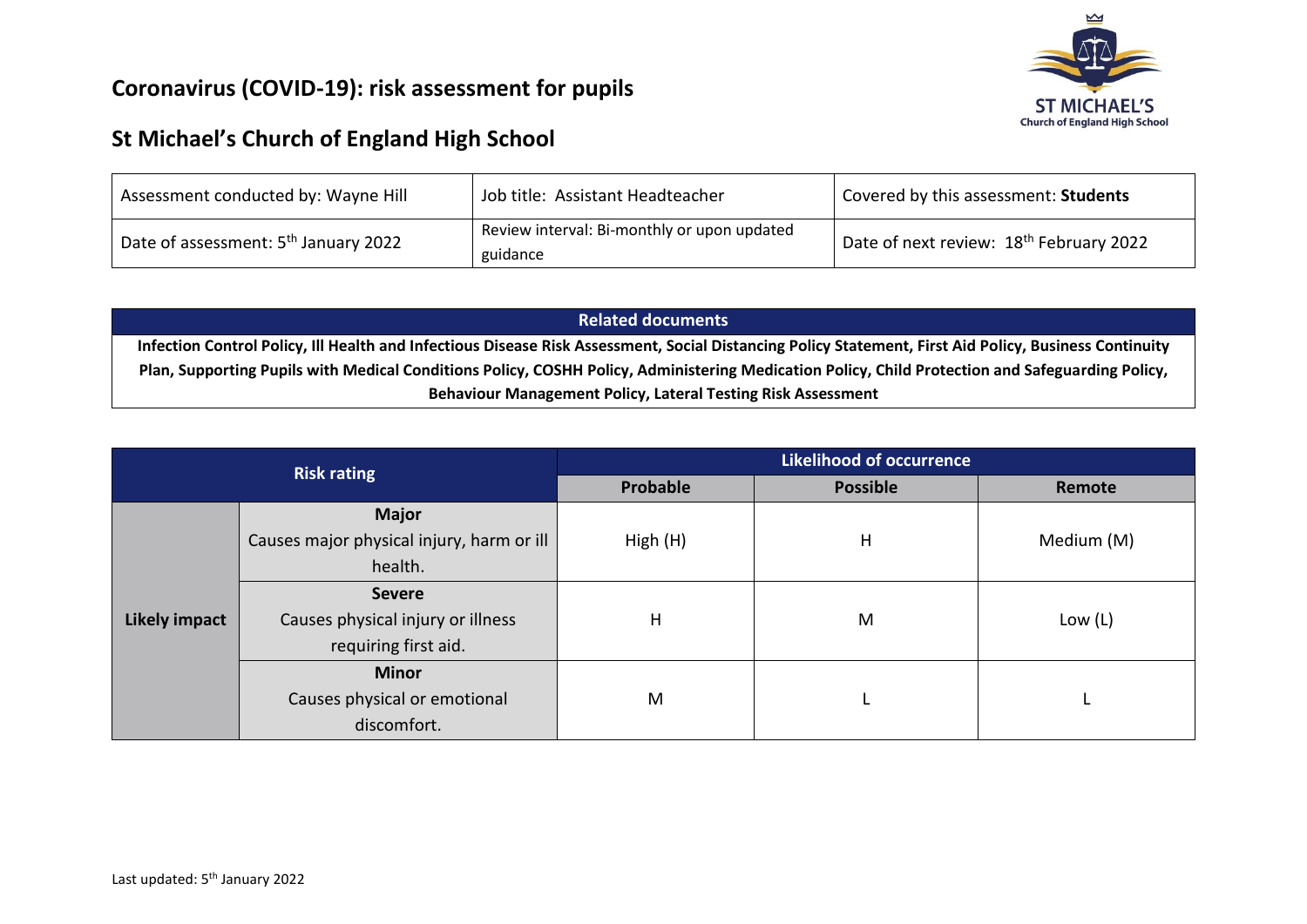|                                                                |                                                      | Contingency Measures Following Increase in New Variant Cases - January 2022                                                                                                                                                                                                                                                                                                                                                                                                                                                                                                                                                                                                                                                             |                     |                                              |                 |                                                 |
|----------------------------------------------------------------|------------------------------------------------------|-----------------------------------------------------------------------------------------------------------------------------------------------------------------------------------------------------------------------------------------------------------------------------------------------------------------------------------------------------------------------------------------------------------------------------------------------------------------------------------------------------------------------------------------------------------------------------------------------------------------------------------------------------------------------------------------------------------------------------------------|---------------------|----------------------------------------------|-----------------|-------------------------------------------------|
| Area for concern                                               | <b>Risk</b><br>rating<br>prior to<br>action<br>H/M/L | <b>Recommended controls</b>                                                                                                                                                                                                                                                                                                                                                                                                                                                                                                                                                                                                                                                                                                             | In place?<br>Yes/No | By whom?                                     | <b>Deadline</b> | <b>Risk rating</b><br>following action<br>H/M/L |
| <b>Infection Control</b>                                       | H                                                    | Pupils are required to wear face coverings in classrooms, unless they are<br>exempt. Face coverings are not required to be worn where wearing one<br>would impact on the ability to take part in exercise or strenuous activity,<br>e.g. in PE lessons. Pupils are also required to wear face coverings indoors<br>and in communal areas at all times and on public transport.<br>Some individuals are exempt from wearing face coverings. This applies to<br>those who:<br>cannot put on, wear or remove a face covering because of a physical<br>impairment or disability, illness or mental health difficulties<br>speak to or provide help to someone who relies on lip reading, clear<br>sound or facial expression to communicate | Y                   | Christina<br>Handy-Rivett<br>and Wayne Hill  | 04/01//2022     | M                                               |
| Confirmed cases<br>of coronavirus                              | H                                                    | Vaccinated individuals who have tested positive for coronavirus are<br>aware that they can end their self-isolation after 7 days rather than 10 if<br>they have negative LFD tests on day 6 and 7 and no longer have a high<br>temperature. These individuals may return to school from day 8.<br>People who are fully vaccinated, or children and young people aged<br>$\bullet$<br>between 5 and 18 years and 6 months, identified as a close contact of<br>someone with COVID-19, should take an LFD test every day for seven<br>days and continue to attend their setting as normal, unless they have a<br>positive test result or develop symptoms at any time.                                                                    | Υ                   | Christina Handy<br>-Rivett and<br>Wayne Hill | 22.12.2021      | M                                               |
| Contact with<br>potential or<br>confirmed<br>coronavirus cases | H                                                    | Staff and pupils are informed that if they have been identified as a close<br>contact will report the results of their daily testing through the Online<br>Reporting System and to the school. If they test negative, they should<br>continue to attend school. If they test positive, they will self-isolate and<br>order a PCR test to confirm the result. If the PCR test is negative, they will                                                                                                                                                                                                                                                                                                                                     | Y                   | Christina Handy<br>-Rivett and<br>Wayne Hill | 14.12.2021      | M                                               |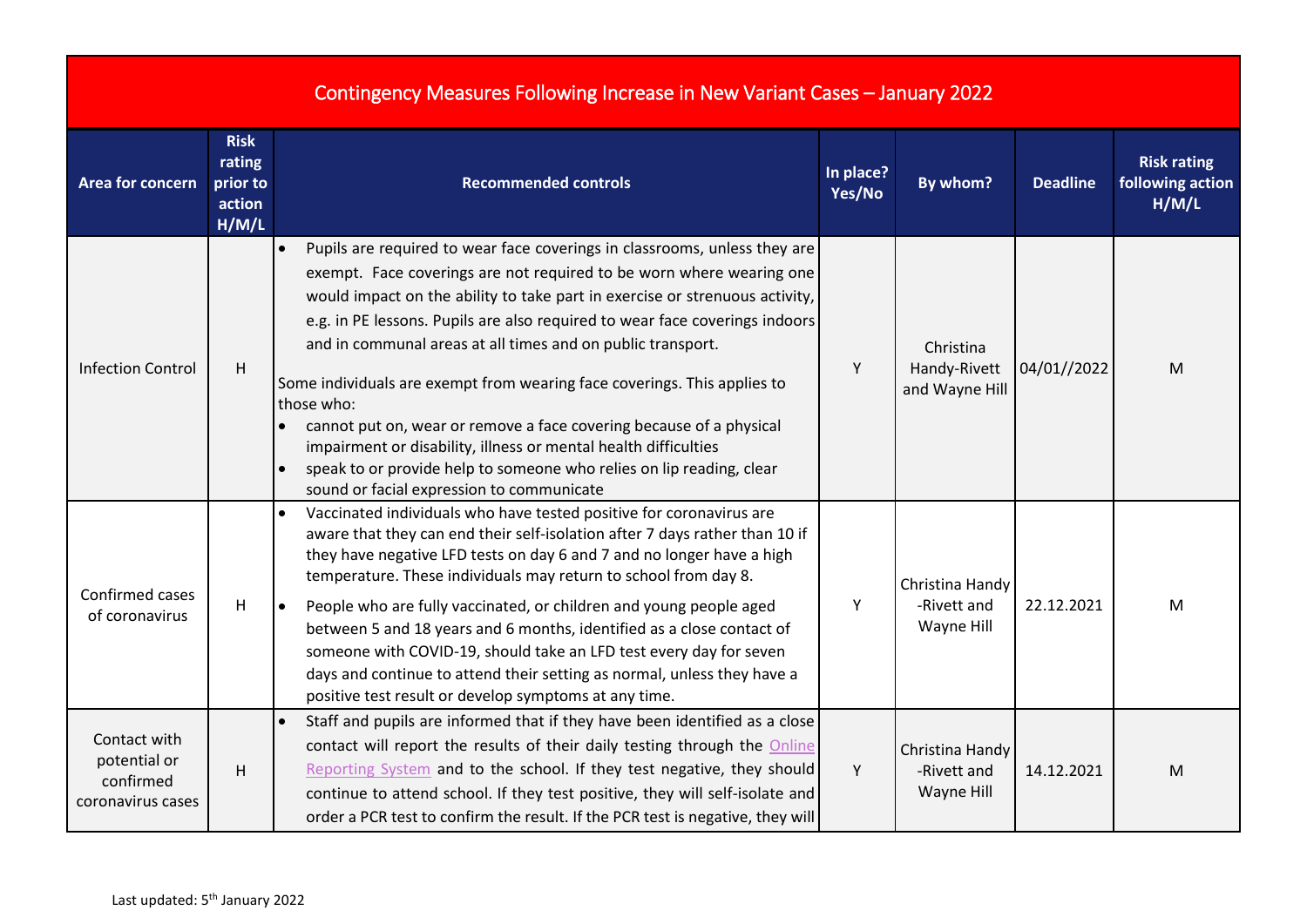|  | no longer need to self-isolate but will continue to carry out the remainder |  |  |
|--|-----------------------------------------------------------------------------|--|--|
|  | of the daily tests.                                                         |  |  |
|  | The school follows any further advice from its local Incident Management    |  |  |
|  | Team following a suspected or confirmed case of the Omicron variant in      |  |  |
|  | the school community.                                                       |  |  |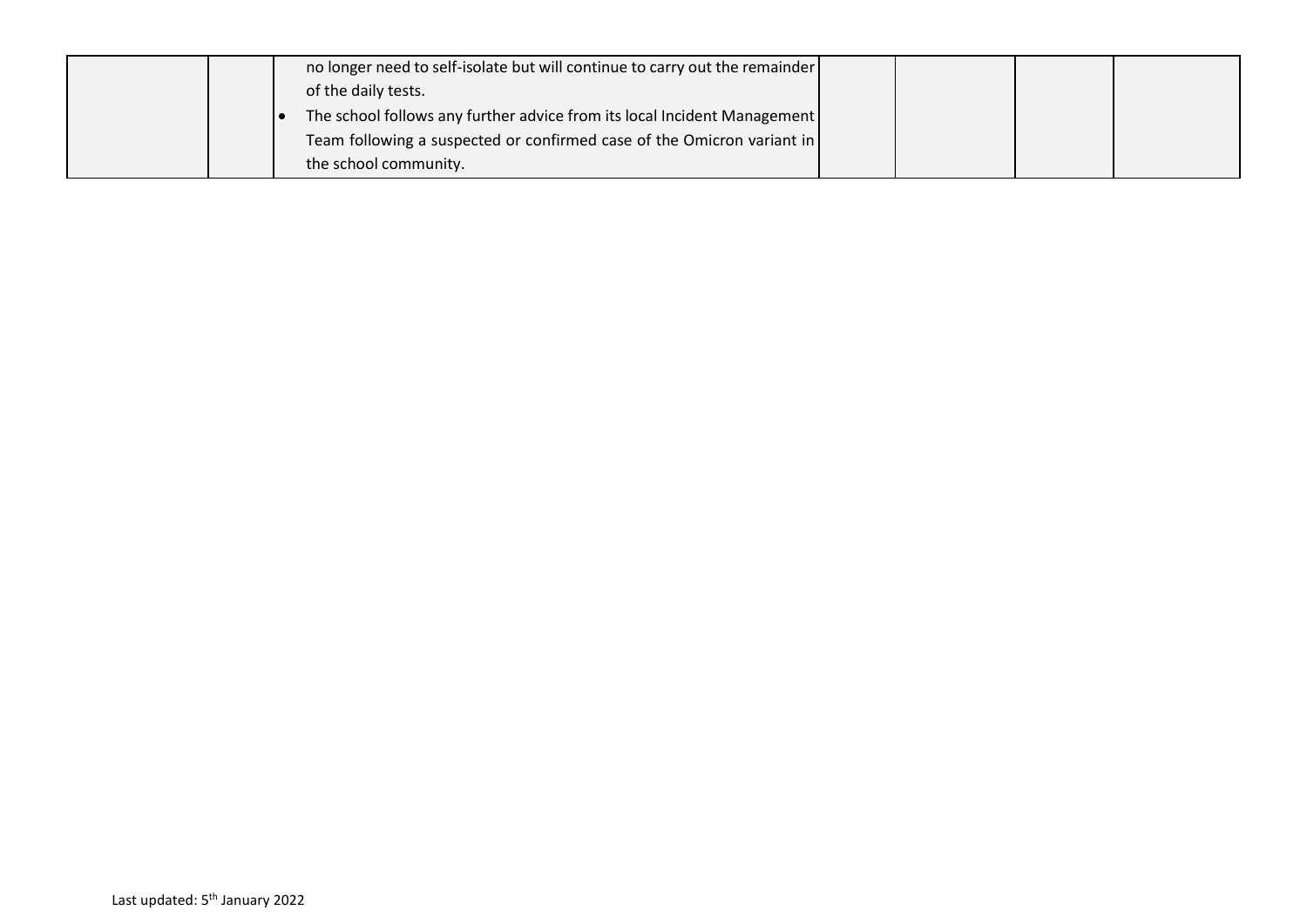| <b>Contingency Measures Following Increase in New Variant Cases</b> |                                                      |                                                                                                                                                                                                                                                                                                                                                                                                                                                                |                     |                                              |                 |                                                 |  |  |  |  |
|---------------------------------------------------------------------|------------------------------------------------------|----------------------------------------------------------------------------------------------------------------------------------------------------------------------------------------------------------------------------------------------------------------------------------------------------------------------------------------------------------------------------------------------------------------------------------------------------------------|---------------------|----------------------------------------------|-----------------|-------------------------------------------------|--|--|--|--|
| Area for concern                                                    | <b>Risk</b><br>rating<br>prior to<br>action<br>H/M/L | <b>Recommended controls</b>                                                                                                                                                                                                                                                                                                                                                                                                                                    | In place?<br>Yes/No | By whom?                                     | <b>Deadline</b> | <b>Risk rating</b><br>following action<br>H/M/L |  |  |  |  |
| <b>Infection Control</b>                                            | H                                                    | Pupils are required to wear face coverings indoors and in communal areas<br>at all times<br>Some individuals are exempt from wearing face coverings. This applies to<br>those who:<br>cannot put on, wear or remove a face covering because of a physical<br>impairment or disability, illness or mental health difficulties<br>speak to or provide help to someone who relies on lip reading, clear<br>$\bullet$<br>sound or facial expression to communicate | $\vee$              | Jayne Gray and<br>Wayne Hill                 | 27/09/2021      | M                                               |  |  |  |  |
| <b>Social Distancing</b>                                            | H                                                    | All internal mass gatherings, such as assemblies, will be suspended<br>All external trips will be suspended<br>- 0<br>All external events will be suspended                                                                                                                                                                                                                                                                                                    | ٧                   | Christina Handy<br>-Rivett and<br>Wayne Hill | 2.09.2021       | M                                               |  |  |  |  |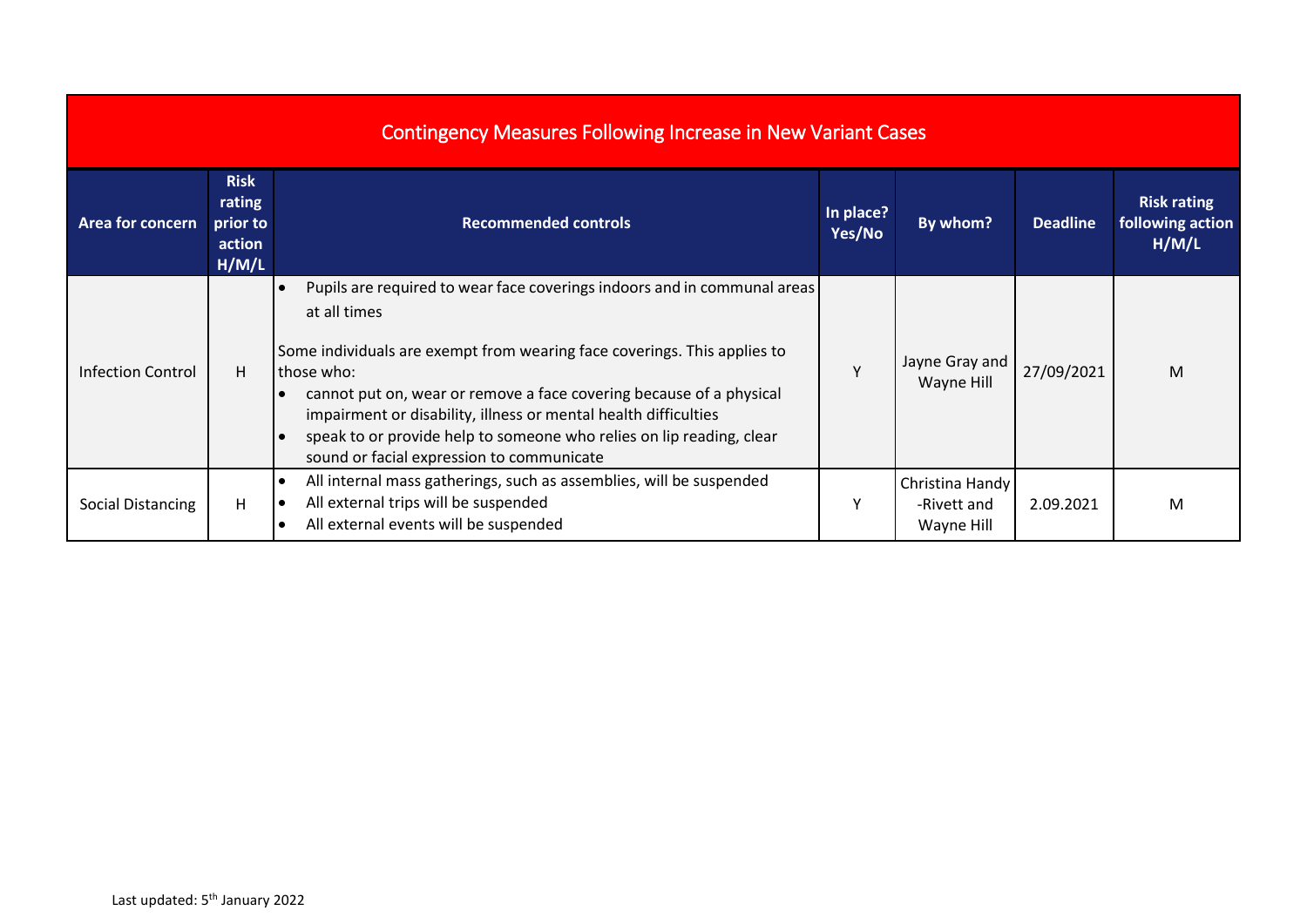| <b>Changes to Risk Assessment Following Increased Cases of New Variant</b> |                                                         |                                                                                                                                                                                                                                                                                                                                                       |                        |                            |                 |  |  |  |  |  |
|----------------------------------------------------------------------------|---------------------------------------------------------|-------------------------------------------------------------------------------------------------------------------------------------------------------------------------------------------------------------------------------------------------------------------------------------------------------------------------------------------------------|------------------------|----------------------------|-----------------|--|--|--|--|--|
| Area for concern                                                           | <b>Risk</b><br>rating<br>prior<br>to<br>action<br>H/M/L | <b>Recommended controls</b>                                                                                                                                                                                                                                                                                                                           | In<br>place?<br>Yes/No | By whom?                   | <b>Deadline</b> |  |  |  |  |  |
|                                                                            |                                                         | Pupils are required to wear face coverings at all times, including to and<br>$\bullet$<br>from school, unless eating or drinking. This does not apply in situations<br>where wearing a face covering would impact on the ability to take part in<br>exercise or strenuous activity, e.g., PE lessons                                                  |                        |                            |                 |  |  |  |  |  |
| <b>Infection Control</b>                                                   | H.                                                      | Some individuals are exempt from wearing face coverings. This applies to<br>those who:<br>cannot put on, wear or remove a face covering because of a physical<br>impairment or disability, illness or mental health difficulties<br>speak to or provide help to someone who relies on lip reading, clear<br>sound or facial expression to communicate | Y                      | Jayne Gray &<br>Wayne Hill | 18/06/2021      |  |  |  |  |  |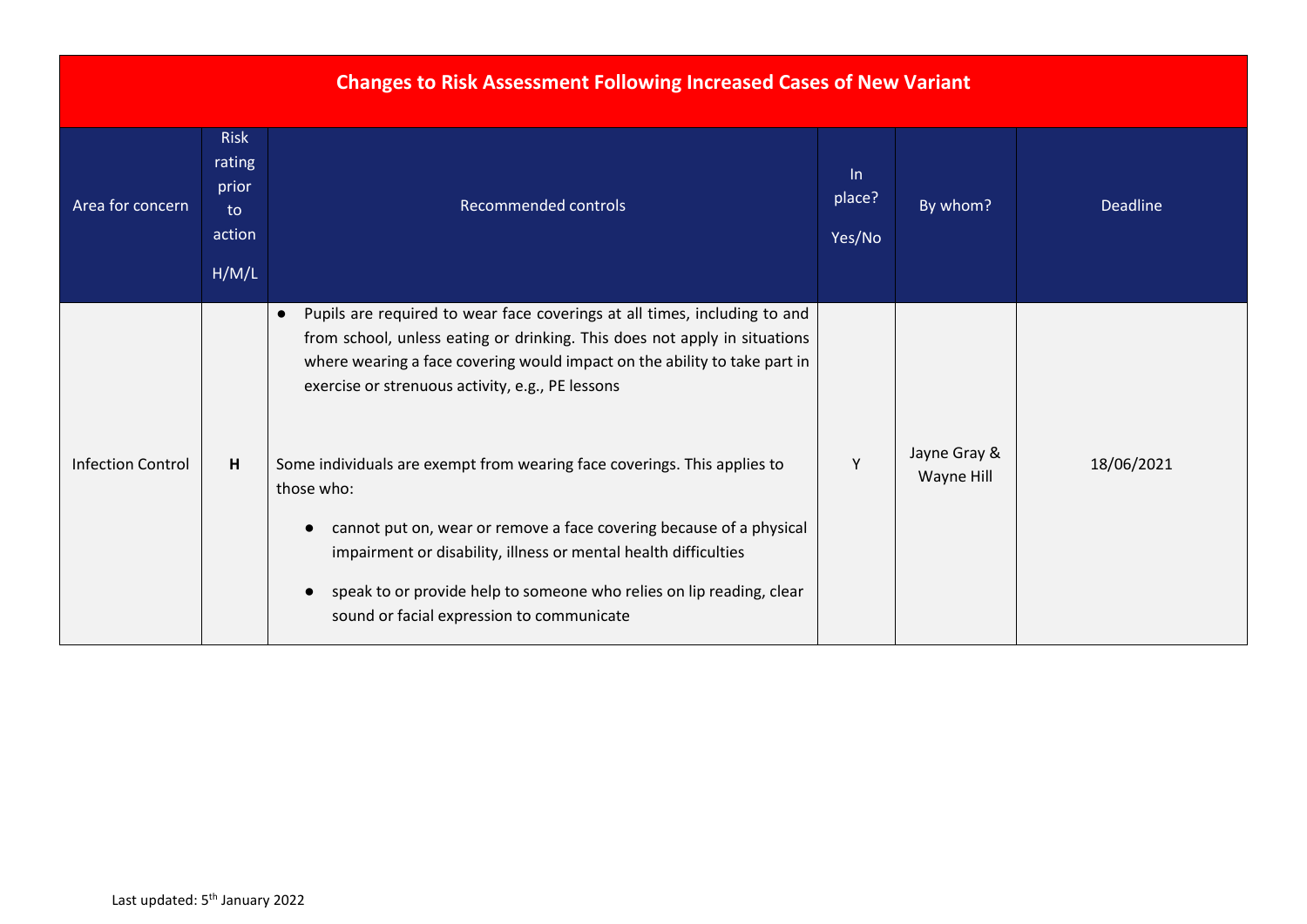| <b>Changes to Risk Assessment Following Relaxing of Restrictions, 17 May 2021</b> |                                                      |                                                                                                                                                                                                                                                                                                 |                     |                            |            |  |  |  |  |
|-----------------------------------------------------------------------------------|------------------------------------------------------|-------------------------------------------------------------------------------------------------------------------------------------------------------------------------------------------------------------------------------------------------------------------------------------------------|---------------------|----------------------------|------------|--|--|--|--|
| Area for concern                                                                  | <b>Risk</b><br>rating<br>prior to<br>action<br>H/M/L | Recommended controls                                                                                                                                                                                                                                                                            | In place?<br>Yes/No | By whom?                   | Deadline   |  |  |  |  |
| <b>Infection Control</b>                                                          | Н                                                    | Pupils are longer required to wear face coverings in classrooms and<br>communal areas in school.<br>Staff are no longer required to wear face coverings in classrooms. However,<br>they must be worn in areas where social distancing is not possible, such as<br>corridors and communal areas. |                     | Jayne Gray &<br>Wayne Hill | 17/05/2021 |  |  |  |  |

| <b>Changes to Risk Assessment Following Reopening March 2021</b>                |                                                         |                                                                                                                                                                                                                                                                                                                                                                                                                                                                                                               |                     |                            |                 |                                                    |  |  |  |  |
|---------------------------------------------------------------------------------|---------------------------------------------------------|---------------------------------------------------------------------------------------------------------------------------------------------------------------------------------------------------------------------------------------------------------------------------------------------------------------------------------------------------------------------------------------------------------------------------------------------------------------------------------------------------------------|---------------------|----------------------------|-----------------|----------------------------------------------------|--|--|--|--|
| Area for concern                                                                | <b>Risk</b><br>rating<br>prior<br>to<br>action<br>H/M/L | Recommended controls                                                                                                                                                                                                                                                                                                                                                                                                                                                                                          | In place?<br>Yes/No | By whom?                   | <b>Deadline</b> | <b>Risk rating</b><br>following<br>action<br>H/M/L |  |  |  |  |
| Minimising<br>contact with<br>potential or<br>confirmed<br>coronavirus<br>cases | H                                                       | Anyone who displays symptoms of coronavirus, has tested positive in the<br>$\bullet$<br>last 10 days, or is in a household with someone who displays symptoms or<br>has tested positive in the last 10 days, does not enter the school premises.<br>Staff, parents, pupils and visitors are informed of the national legal<br>requirements regarding self-isolation, including that if they are required to<br>self-isolate, this must be for a full 10 days following the day they begin self-<br>isolation. | $\mathbf v$         | Jayne Gray &<br>Wayne Hill | 08/03/2020      | M                                                  |  |  |  |  |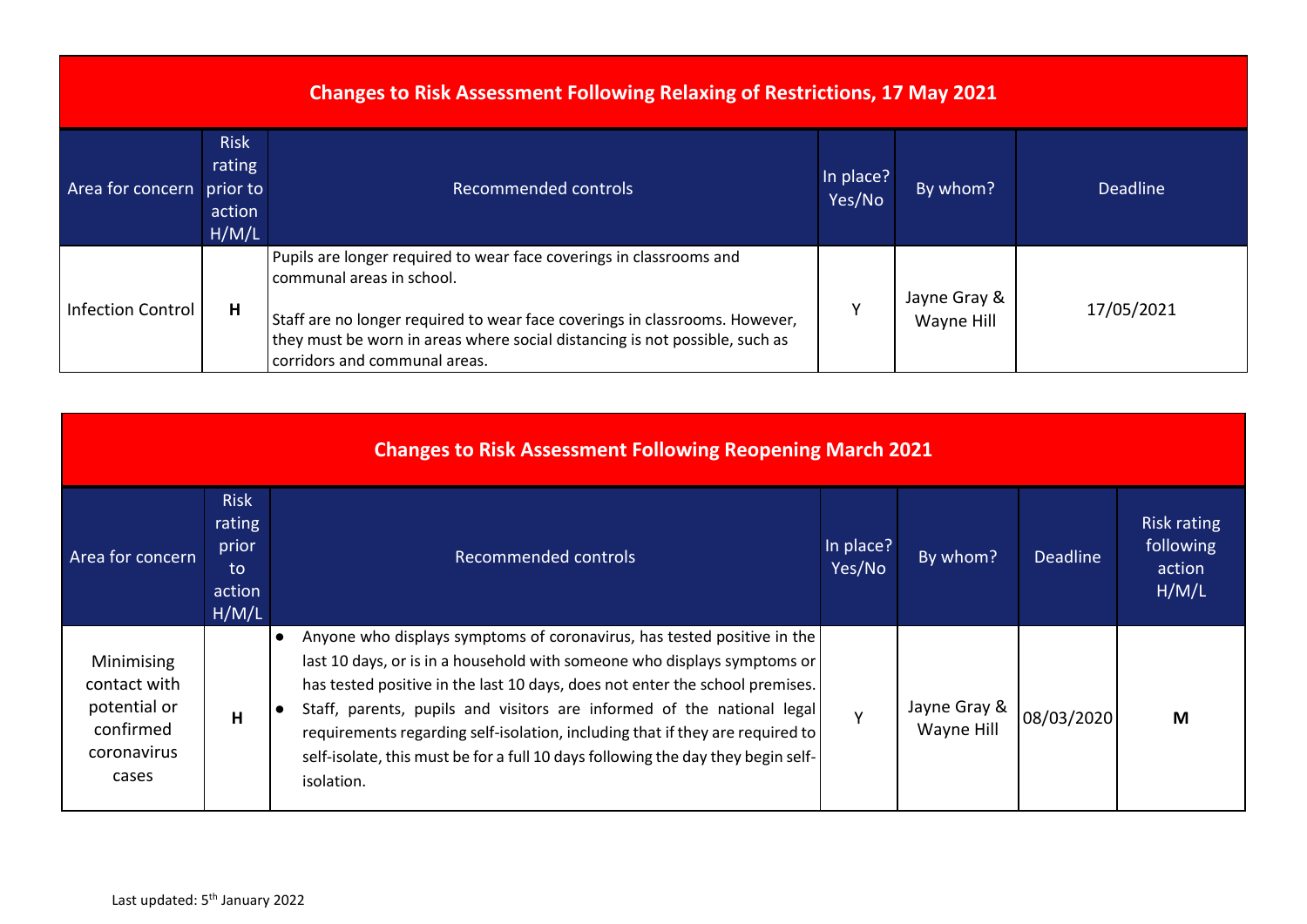| Confirmed cases<br>of coronavirus | н | Individuals at school who have been in close contact with someone who<br>has tested positive, or developed symptoms, are sent home immediately<br>to self-isolate for 10 days. Close contact is defined as follows:<br>Direct close contacts: face-to-face contact with an infected<br>individual for any length of time, within one metre, including being<br>coughed on, a face-to-face conversation, or unprotected physical<br>contact (skin-to-skin)<br>Proximity contacts: extended close contact (within one to two<br>metres for more than 15 minutes) with an infected individual<br>Travelling in a small vehicle, like a car, with an infected person<br>Household members of individuals who develop symptoms or test positive<br>also begin self-isolating, starting from the day the individual's symptoms<br>started, or the day of their positive test if asymptomatic, and continue to<br>self-isolate for the next full 10 days.<br>Household members of close contacts of positive or symptomatic<br>individuals do not self-isolate unless they, or the close contact, develop<br>symptoms or test positive. | Y | Jayne Gray &<br>Wayne Hill    | 08/03/2020 | М |
|-----------------------------------|---|----------------------------------------------------------------------------------------------------------------------------------------------------------------------------------------------------------------------------------------------------------------------------------------------------------------------------------------------------------------------------------------------------------------------------------------------------------------------------------------------------------------------------------------------------------------------------------------------------------------------------------------------------------------------------------------------------------------------------------------------------------------------------------------------------------------------------------------------------------------------------------------------------------------------------------------------------------------------------------------------------------------------------------------------------------------------------------------------------------------------------------|---|-------------------------------|------------|---|
| <b>Infection Control</b>          | н | Pupils are required to wear face coverings at all times, including to and<br>from school, unless eating or drinking. This does not apply in situations<br>where wearing a face covering would impact on the ability to take part in<br>exercise or strenuous activity, e.g., PE lessons<br>Some individuals are exempt from wearing face coverings. This applies to<br>those who:<br>cannot put on, wear or remove a face covering because of a physical<br>$\bullet$<br>impairment or disability, illness or mental health difficulties<br>speak to or provide help to someone who relies on lip reading, clear<br>sound or facial expression to communicate                                                                                                                                                                                                                                                                                                                                                                                                                                                                    | Υ | Jayne Gray &<br>Wayne Hill    | 08/03/2021 | M |
| Access to<br>learning             | M | • When operating a phased return to school to allow for testing, remote<br>education will be provided for all pupils not yet expected to attend on-<br>site.                                                                                                                                                                                                                                                                                                                                                                                                                                                                                                                                                                                                                                                                                                                                                                                                                                                                                                                                                                     | Y | Jayne Gray &<br>Faye Jeffreys | 08/03/2021 |   |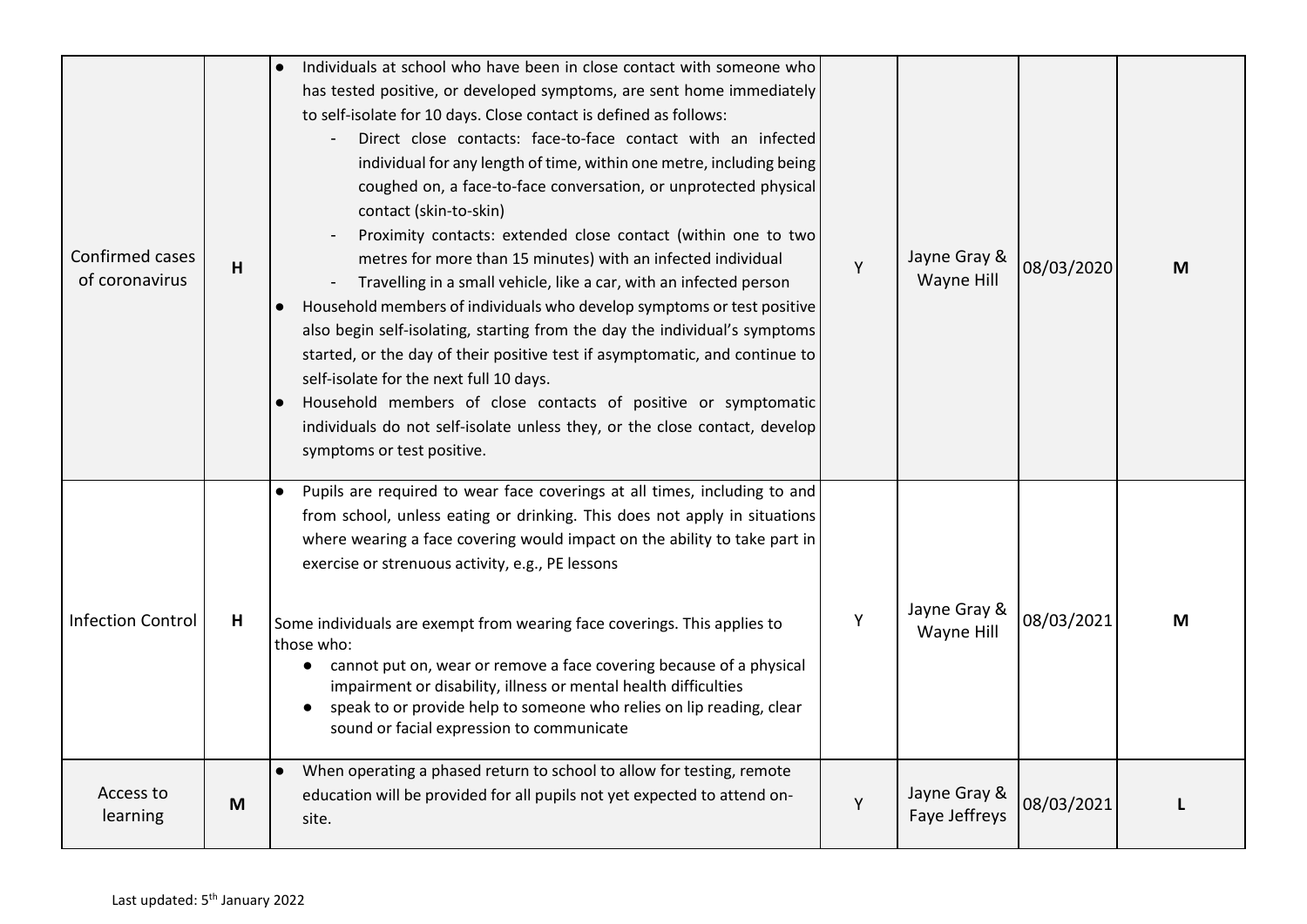| Extra-curricular<br>activities      | H | The government has instructed all schools to work towards resuming<br>before- and after-school educational activities where it is part of pupil's<br>wider education and training.<br>The school will advise parents that where they are accessing this<br>provision for their children, that they must only be using this, where:<br>the provision is being offered as part of the school's educational<br>activities (including catch-up provision)<br>the provision is as part of their child's efforts to obtain a<br>regulated qualification or meet the entry requirements of an<br>education institution                                                                                                                                                                                                                                                                                        | Y | Jayne Gray &<br>Wayne Hill | 08/03/2021 | M |
|-------------------------------------|---|--------------------------------------------------------------------------------------------------------------------------------------------------------------------------------------------------------------------------------------------------------------------------------------------------------------------------------------------------------------------------------------------------------------------------------------------------------------------------------------------------------------------------------------------------------------------------------------------------------------------------------------------------------------------------------------------------------------------------------------------------------------------------------------------------------------------------------------------------------------------------------------------------------|---|----------------------------|------------|---|
| Rapid Result<br>Testing             | H | All rapid-result testing is carried out in line with the Coronavirus (COVID-<br>19): Rapid Testing Risk Assessment, which is available on the school<br>website.<br>Staff, pupils and parents are informed of the testing programme and what<br>testing they are eligible for.<br>Testing is only conducted on pupils after consent has been given.<br>Testing takes place on the designated test site, which has been set up in<br>line with NHS guidance.<br>Only trained personnel administer tests or supervise self-administered<br>$\bullet$<br>tests.<br>Individuals who test positive following a rapid test must self-isolate and are<br>instructed to take a confirmatory polymerase chain reaction (PCR) test.<br>A negative test result does not remove the risk of transmission and all<br>$\bullet$<br>social distancing and COVID related safety measures must be followed as<br>usual. | Y | Wayne Hill                 | 08/03/2021 | M |
| Rapid Result<br><b>Home Testing</b> | H | Pupils and staff in school will be supplied with LFD test kits to self-swab<br>and test themselves twice a week at home.<br>Pupils and staff must give their consent for this testing to take place.<br>$\bullet$<br>Staff and pupils must report their result to NHS Test and Trace as soon as<br>the test is completed either online or by telephone as per the instructions<br>in the home test kit.                                                                                                                                                                                                                                                                                                                                                                                                                                                                                                | Y | Jayne Gray &<br>Wayne Hill | 08.03.2021 | M |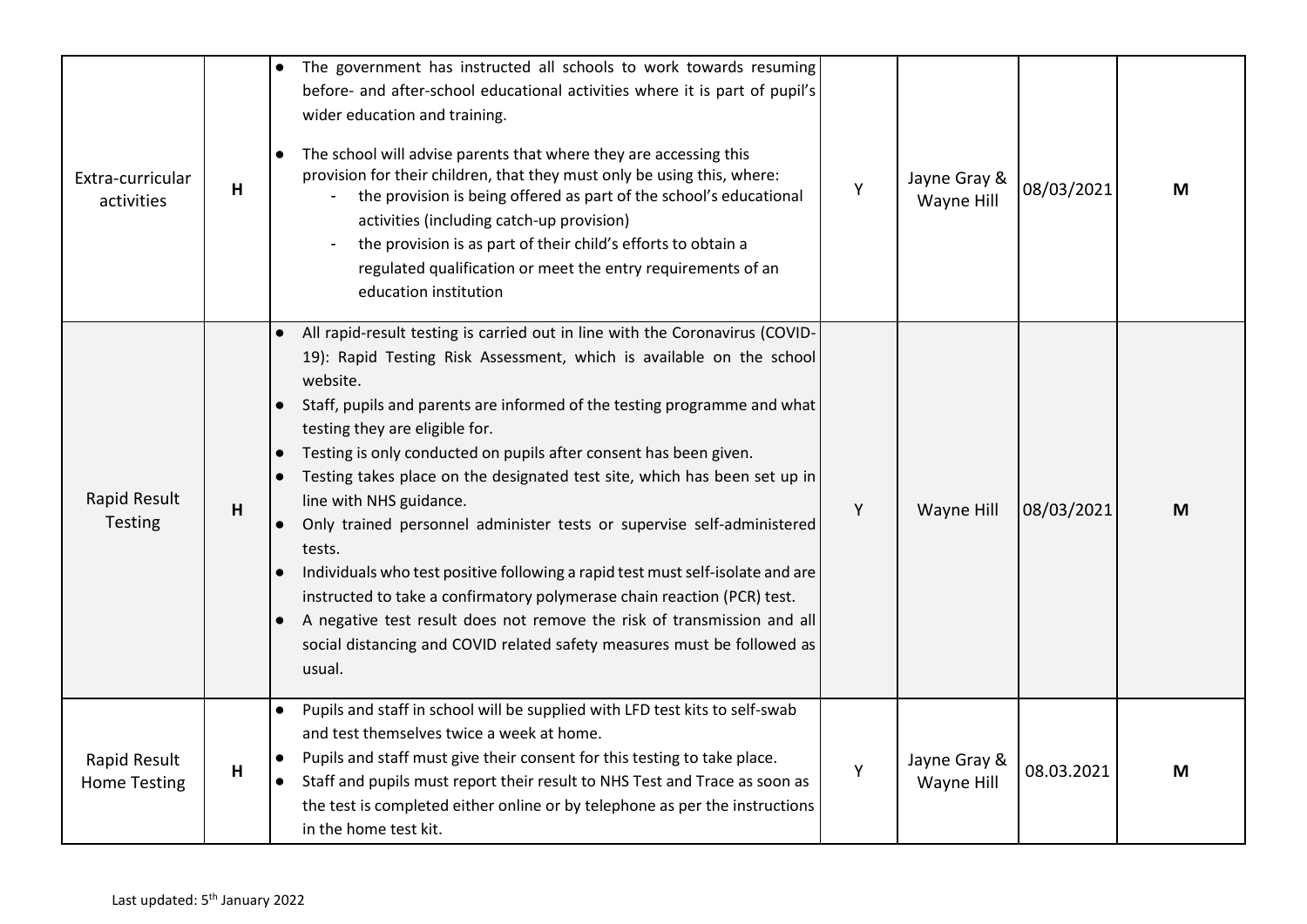| Staff and pupils should also share their result, whether void, positive or        |
|-----------------------------------------------------------------------------------|
| negative, with their school to help with contact tracing.                         |
| Adolescents aged 12 to 17 should self-test and report with adult                  |
| supervision. The adult may conduct the test if necessary.                         |
| Children aged 11 attending school should be tested by an adult.                   |
| Staff or pupils with a positive LFD test result will need to self-isolate in line |
| with the stay-at-home guidance. They will also need to arrange a lab-based        |
| polymerase chain reaction (PCR) test to confirm the result if the test was        |
| done at home.                                                                     |
| Pupils with a negative LFD test result can continue to attend school and          |
| use protective measures.                                                          |
|                                                                                   |

| <b>Changes to Risk Assessment Following Reopening in September 2020</b> |                                                         |                                                                                                                                                                                                                                                                                                                                                                                                                                                                     |                     |                                                          |                 |                                                    |  |  |  |  |
|-------------------------------------------------------------------------|---------------------------------------------------------|---------------------------------------------------------------------------------------------------------------------------------------------------------------------------------------------------------------------------------------------------------------------------------------------------------------------------------------------------------------------------------------------------------------------------------------------------------------------|---------------------|----------------------------------------------------------|-----------------|----------------------------------------------------|--|--|--|--|
| Area for concern                                                        | <b>Risk</b><br>rating<br>prior<br>to<br>action<br>H/M/L | Recommended controls                                                                                                                                                                                                                                                                                                                                                                                                                                                | In place?<br>Yes/No | By whom?                                                 | <b>Deadline</b> | <b>Risk rating</b><br>following<br>action<br>H/M/L |  |  |  |  |
| Social Distancing                                                       | н                                                       | Y7, 8 and 9 will bubble in form groups, including break times and<br>lunchtimes<br>Y10 and 11 in be in year bubbles. All subjects are taught in sets. However,<br>$\bullet$<br>pupils will be clustered with members of their form in each class.<br>Y10 and 11 will bubble with their form groups at break and lunchtimes.<br>$\bullet$<br>Pupils in all year groups will not to be allowed to be in groups of more<br>than 6 when outside at break and lunchtimes | Y                   | Christina<br>Handy - Rivett   17/09/2020<br>& Wayne Hill |                 | М                                                  |  |  |  |  |
| <b>Infection Control</b>                                                | н                                                       | Staff are required to wear face coverings at all times, unless in<br>classrooms/offices or eating or drinking.<br>Pupils are required to wear face coverings at all times, including to and<br>from school, unless in classrooms or eating or drinking.                                                                                                                                                                                                             | Y                   | Jayne Gray &<br>Wayne Hill                               | 15/09/2020      | M                                                  |  |  |  |  |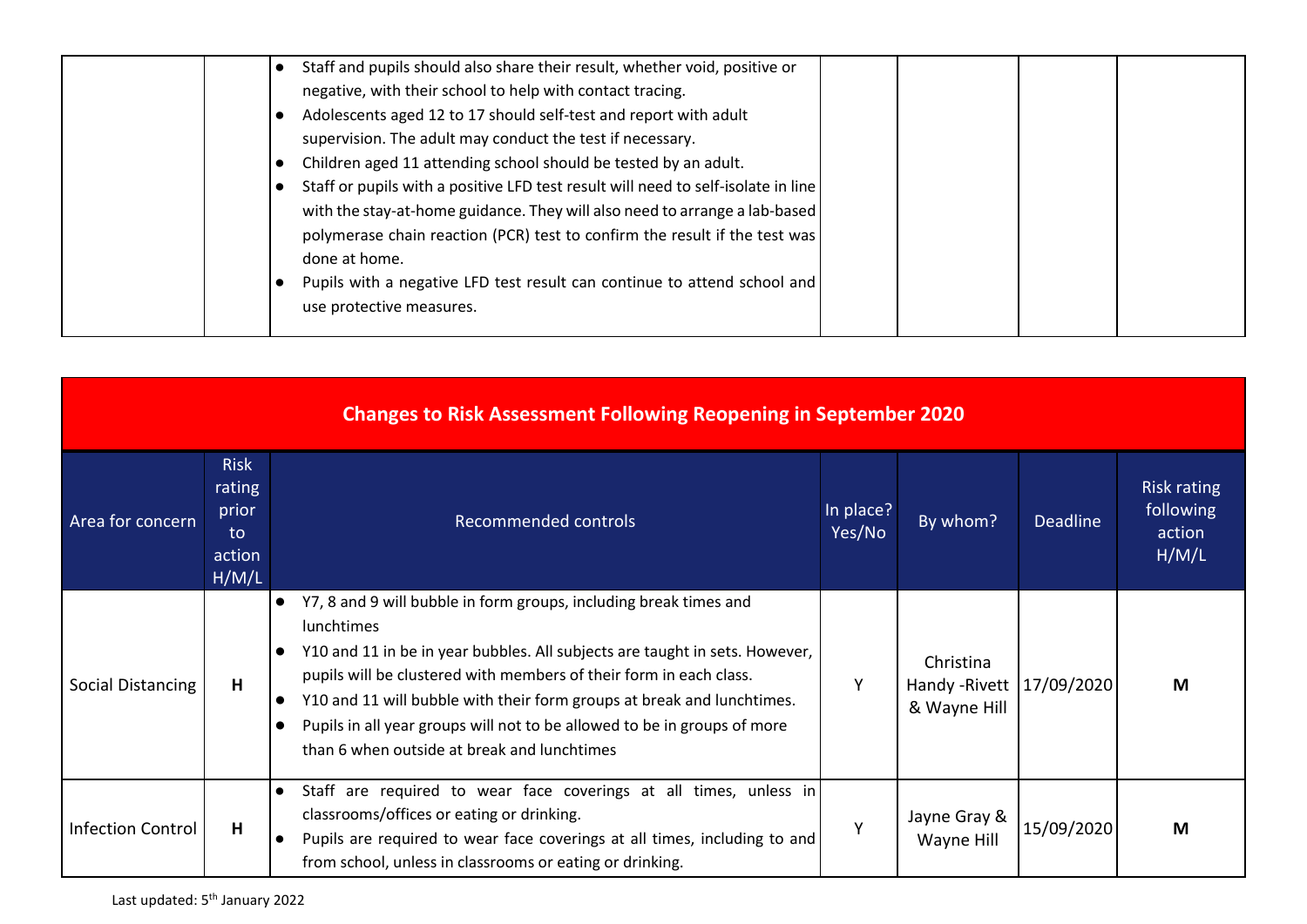|                                   |   | Parents and visitors are required to wear face coverings at all times whilst<br>in the building, unless they are eating or drinking.                                                                                                                                                                                                                                                                                                                                                                                                                                                                                                                                                                                                                                                                                                                                                                                                                                                                                                                                                                                                                                                                                                                                                                                                                                                                                                                                                                                                                |   |                                                                                |            |   |
|-----------------------------------|---|-----------------------------------------------------------------------------------------------------------------------------------------------------------------------------------------------------------------------------------------------------------------------------------------------------------------------------------------------------------------------------------------------------------------------------------------------------------------------------------------------------------------------------------------------------------------------------------------------------------------------------------------------------------------------------------------------------------------------------------------------------------------------------------------------------------------------------------------------------------------------------------------------------------------------------------------------------------------------------------------------------------------------------------------------------------------------------------------------------------------------------------------------------------------------------------------------------------------------------------------------------------------------------------------------------------------------------------------------------------------------------------------------------------------------------------------------------------------------------------------------------------------------------------------------------|---|--------------------------------------------------------------------------------|------------|---|
| Confirmed<br>Coronavirus<br>Cases | Н | Where an individual in the school community tests positive for<br>$\bullet$<br>coronavirus, the headteacher will contact the DfE helpline immediately<br>on 0800 046 8687.                                                                                                                                                                                                                                                                                                                                                                                                                                                                                                                                                                                                                                                                                                                                                                                                                                                                                                                                                                                                                                                                                                                                                                                                                                                                                                                                                                          | Y | Christina<br>Handy-Rivett,<br>Carolyn Hill & 17/09/2020<br>Sarah<br>Beardsmore |            | M |
| <b>Test and Trace</b>             | н | • The school will track the contact that a person who tests positive has had<br>with pupils and staff. This information will be shared with the DfE as<br>appropriate.<br>Staff members and parents are informed that they may need to engage<br>with the NHS Test and Trace programme, meaning they need to be ready<br>and willing to:<br>book a test if they (or their child) display symptoms<br>provide details of anyone they (or their child) have been in close<br>contact with if they were to test positive for coronavirus or are<br>asked by NHS Test and Trace<br>self-isolate if they have been in close contact with someone who develops<br>coronavirus symptoms or someone who tests positive<br>anyone in school who displays symptoms is encouraged to get a test<br>if the school believes a symptomatic individual may face barriers to<br>accessing a test elsewhere, the school provides them with a home testing<br>kit<br>test kits stored on the school site are stored securely at ambient room<br>temperature (5 to 22°C)<br>testing kits are delivered safely and with due regard for transmission risk,<br>e.g. the kit is posted to the individual's address.<br>kits are not given directly to pupils but are instead given to the pupil's<br>parent or carer<br>parents are asked to inform the school immediately of test results<br>If an individual tests negative, they feel well and no longer have<br>coronavirus symptoms, they, and the members of their household, can<br>stop self-isolating as long as: | Υ | Wayne Hill                                                                     | 17/09/2020 | M |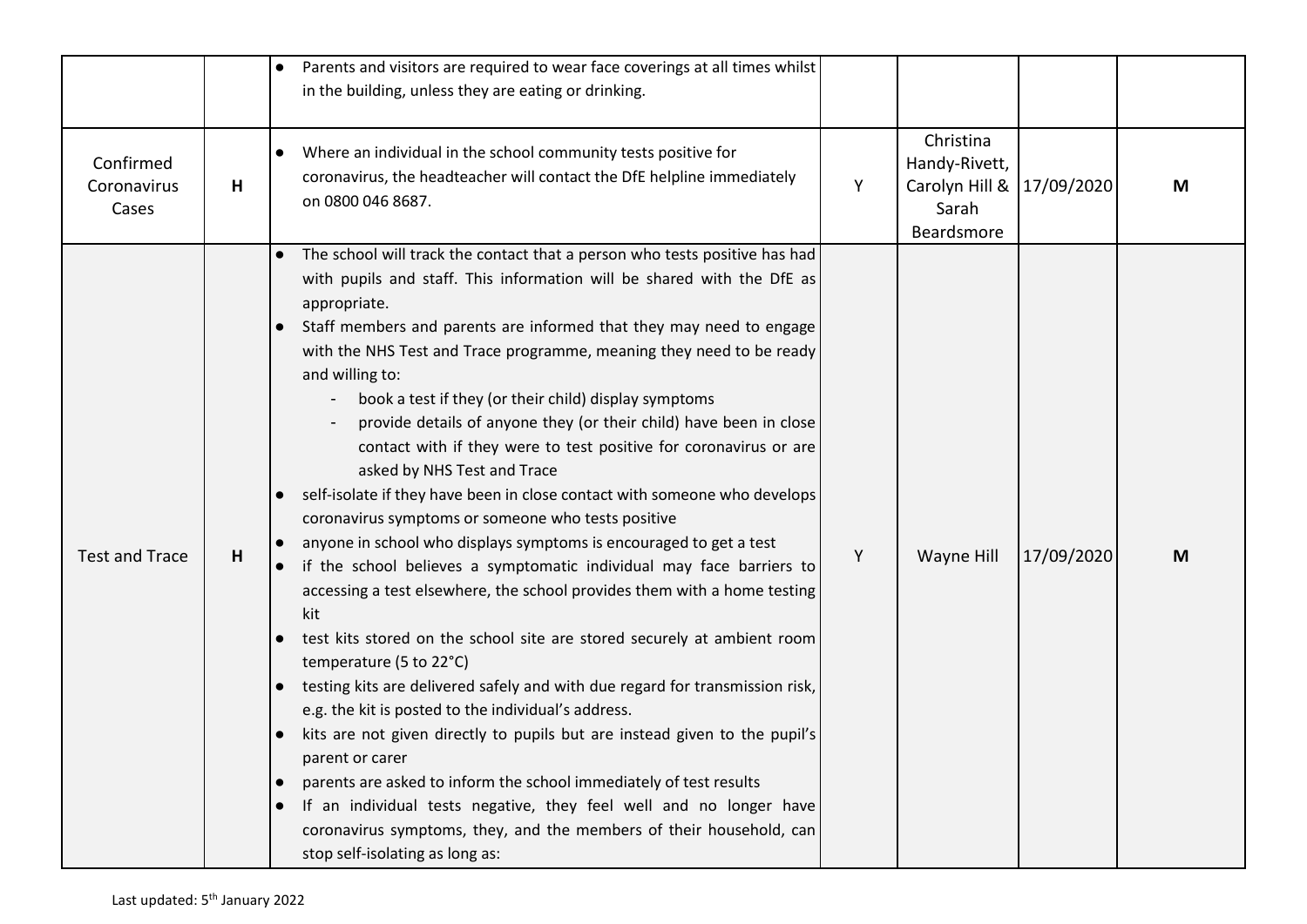|  | everyone they live with who has symptoms tests negative                         |  |  |
|--|---------------------------------------------------------------------------------|--|--|
|  | everyone in their support bubble who has symptoms tests                         |  |  |
|  | negative                                                                        |  |  |
|  | they were not told to self-isolate for 10 days from the day after               |  |  |
|  | contact with the individual who tested positive by NHS Test and                 |  |  |
|  | Trace.                                                                          |  |  |
|  | they feel well                                                                  |  |  |
|  | If an individual tests positive, they are required to self-isolate for at least |  |  |
|  | 10 days from the onset of symptoms and then return to school only if they       |  |  |
|  | do not have symptoms other than a cough, or loss of or change in their          |  |  |
|  | sense of smell or taste. Other members of their household are required to       |  |  |
|  | continue self-isolating for the full 10-day period.                             |  |  |
|  | Pupils are informed that, if they receive notification via the NHS Test and     |  |  |
|  | Trace app that they have been in close contact with a positive case, they       |  |  |
|  | must inform the school immediately.                                             |  |  |
|  | Individuals who test positive are encouraged to report the result on the        |  |  |
|  | NHS Test and Trace app.                                                         |  |  |
|  | If a pupil receives notification, the school ensures appropriate                |  |  |
|  | arrangements are in place for the pupil to self-isolate and begin remote        |  |  |
|  | learning.                                                                       |  |  |
|  |                                                                                 |  |  |

|                         | <b>Risk</b> |                             | In     |          |          | <b>Risk rating</b> |
|-------------------------|-------------|-----------------------------|--------|----------|----------|--------------------|
| Area for concern rating |             | <b>Recommended controls</b> | place? | By whom? | Deadline | following          |
|                         | prior       |                             | Yes/No |          |          | action             |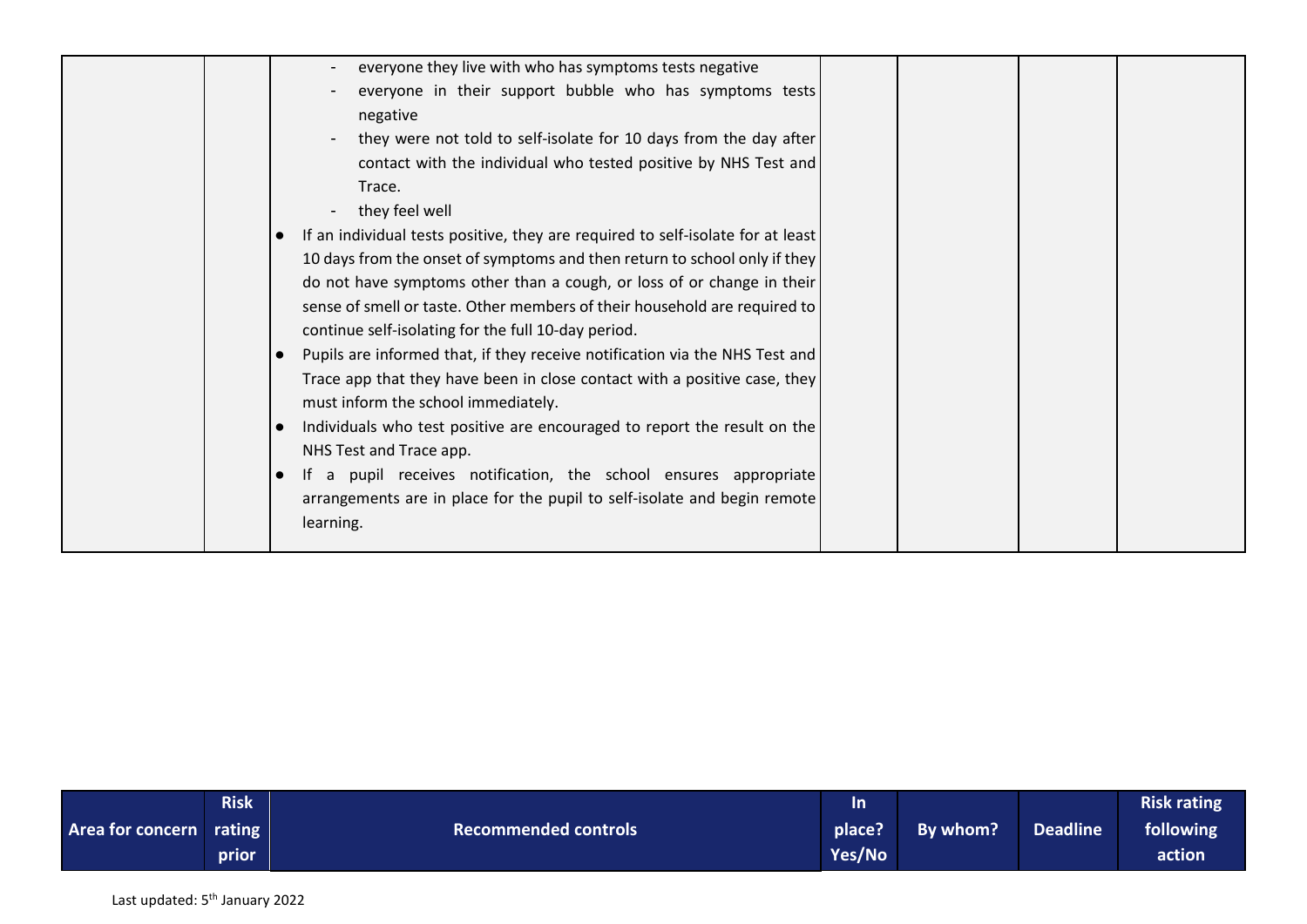|                                            | to     |                                                                                                                                                                                                                                                                                                                                                                                                                                                                                                                                                                                                                                                                                                                                                                                                                                                                                                                                                                                                                                                                                                                                                                                                                                                                                                                                                                                                                  |   |                                                                                 |            | H/M/L |
|--------------------------------------------|--------|------------------------------------------------------------------------------------------------------------------------------------------------------------------------------------------------------------------------------------------------------------------------------------------------------------------------------------------------------------------------------------------------------------------------------------------------------------------------------------------------------------------------------------------------------------------------------------------------------------------------------------------------------------------------------------------------------------------------------------------------------------------------------------------------------------------------------------------------------------------------------------------------------------------------------------------------------------------------------------------------------------------------------------------------------------------------------------------------------------------------------------------------------------------------------------------------------------------------------------------------------------------------------------------------------------------------------------------------------------------------------------------------------------------|---|---------------------------------------------------------------------------------|------------|-------|
|                                            | action |                                                                                                                                                                                                                                                                                                                                                                                                                                                                                                                                                                                                                                                                                                                                                                                                                                                                                                                                                                                                                                                                                                                                                                                                                                                                                                                                                                                                                  |   |                                                                                 |            |       |
|                                            | H/M/L  |                                                                                                                                                                                                                                                                                                                                                                                                                                                                                                                                                                                                                                                                                                                                                                                                                                                                                                                                                                                                                                                                                                                                                                                                                                                                                                                                                                                                                  |   |                                                                                 |            |       |
| Awareness of<br>policies and<br>procedures | н      | All staff, pupils and volunteers are aware of all relevant policies and<br>$\bullet$<br>procedures including, but not limited to, the following:<br>Social Distancing Policy Statement<br><b>Health and Safety Policy</b><br><b>Infection Control Policy</b><br><b>First Aid Policy</b><br><b>Fire Safety Policy</b><br><b>Behaviour Management Policy</b><br>Coronavirus (COVID-19) Full Opening Plan<br>The school has conducted a Coronavirus (COVID-19): Risk Assessment for<br>Full Opening in September, which considers all areas of risk relating to<br>coronavirus.<br>All staff have regard to all relevant guidance and legislation including, but<br>$\bullet$<br>not limited to, the following:<br>The Reporting of Injuries, Diseases and Dangerous Occurrences<br>Regulations (RIDDOR) 2013<br>The Health Protection (Notification) Regulations 2010<br>Public Health England (PHE) (2017) 'Health protection in schools<br>and other childcare facilities'<br>DfE (2020) 'Guidance for schools: coronavirus (COVID-19)'<br>Staff receive any necessary training to help keep pupils safe and support<br>$\bullet$<br>them, e.g. infection control and pupil wellbeing.<br>The school keeps up-to-date with advice issued by, but not limited to, the<br>following:<br><b>DfE</b><br><b>NHS</b><br>PHE<br>Department of Health and Social Care<br>The school's local health protection team (HPT) | Υ | Christina<br>Handy-Rivett,<br>Carolyn Hill &<br>Jane Mitchell-<br><b>Barnes</b> | 17/08/2020 | M     |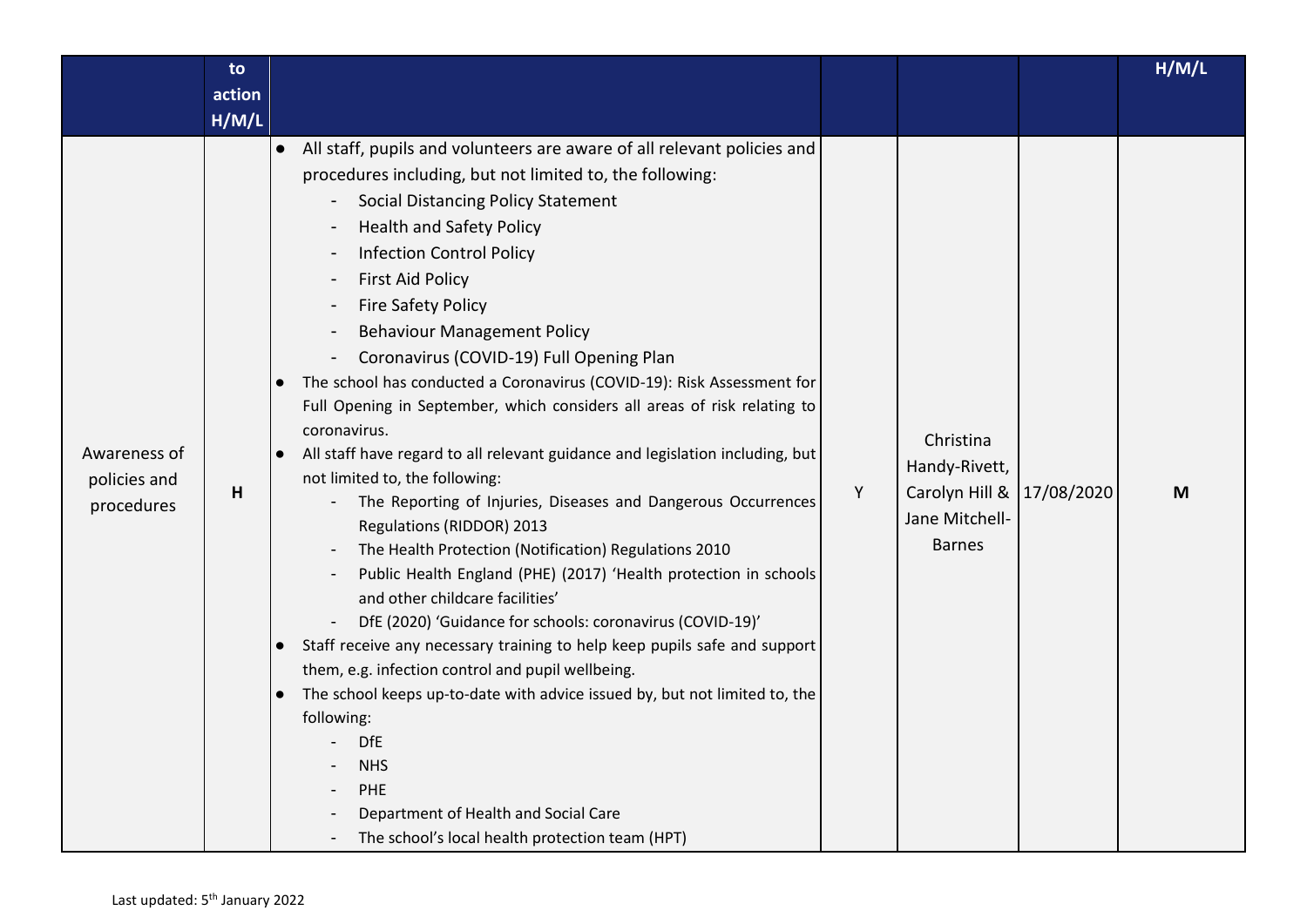|          |   | Parents to have access to a Wider Opening Handbook for Parents, which<br>explains the measures that are in place to ensure the safety of the school<br>community.<br>Pupils are made aware of the measures that are in place (e.g. infection<br>control and behaviour expectations) via various methods, including staff<br>and visual aids around schools.                                                                                                                                                                                                                                                                                                                                                                                                                                                                                                                                                                                                                                                                                                                                                    |   |            |            |   |
|----------|---|----------------------------------------------------------------------------------------------------------------------------------------------------------------------------------------------------------------------------------------------------------------------------------------------------------------------------------------------------------------------------------------------------------------------------------------------------------------------------------------------------------------------------------------------------------------------------------------------------------------------------------------------------------------------------------------------------------------------------------------------------------------------------------------------------------------------------------------------------------------------------------------------------------------------------------------------------------------------------------------------------------------------------------------------------------------------------------------------------------------|---|------------|------------|---|
| Cleaning | H | Interserve creates a cleaning schedule that ensures cleaning is generally<br>enhanced and includes:<br>More frequent cleaning of rooms and shared areas (including<br>classrooms, playgrounds and eating areas) that are used by<br>different groups.<br>Frequently touched surfaces being cleaned more often than<br>normal.<br>Provision for ensuring toilets are cleaned regularly.<br>Dining areas are cleaned between use.<br>Classroom resources, e.g. books and games, are permitted to be shared<br>within a bubble. These resources are cleaned regularly.<br>Resources that are shared between bubbles, e.g. sports' equipment,<br>$\bullet$<br>are regularly cleaned and thoroughly cleaned before they are shared<br>between bubbles. Some resources are rotated to allow them to be<br>left unused and out of reach for a period of 48 hours (or 72 hours for<br>plastics) between use by different bubbles.<br>Cleaning routine established for the use of IT equipment between<br>$\bullet$<br>bubbles. This will be at the start and end of every lesson including<br>student hand sanitising. | Y | Wayne Hill | 17/08/2020 | M |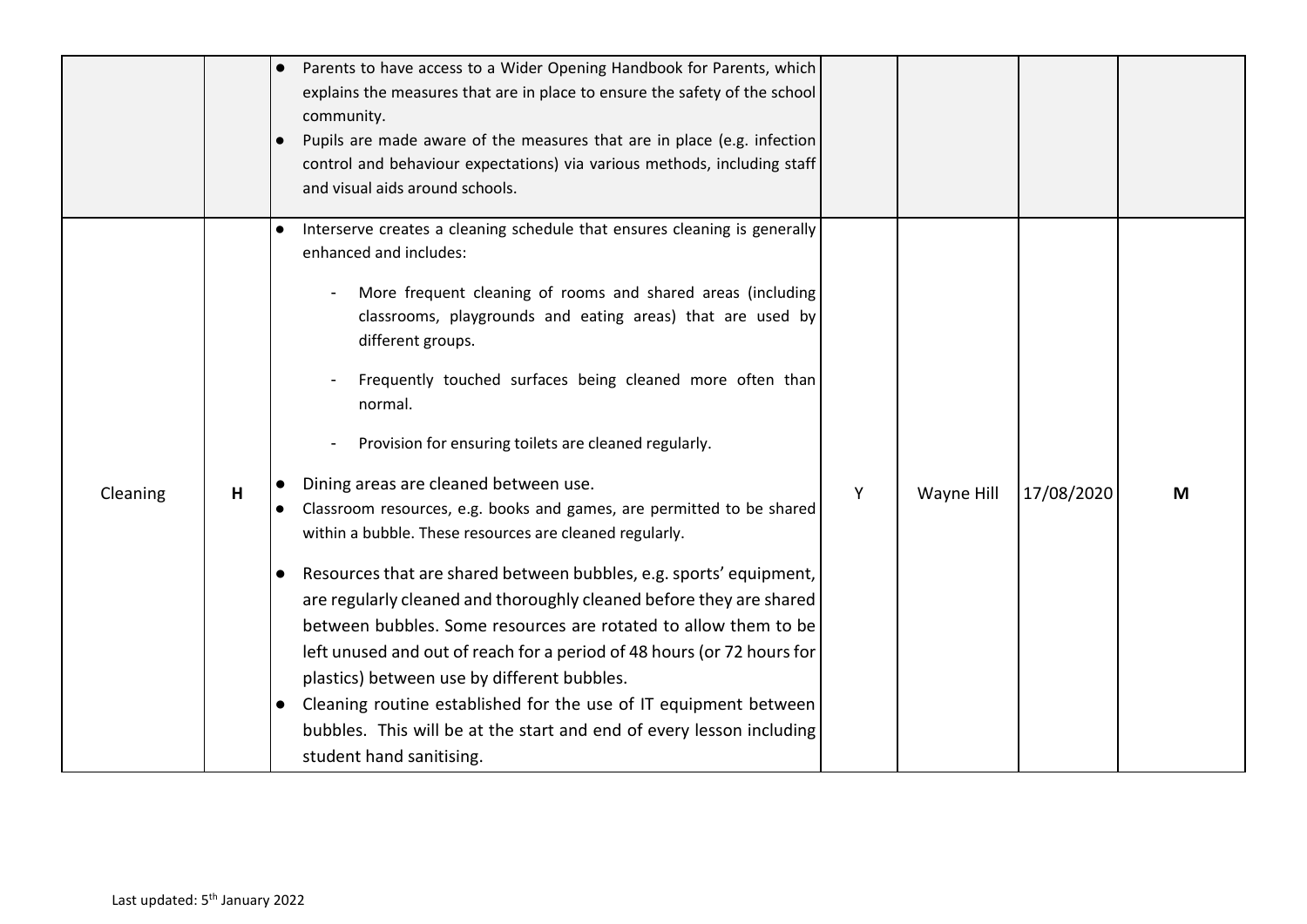| Minimising<br>contact with<br>individuals who<br>are unwell | H | Anyone who displays symptoms of coronavirus, or who has tested positive<br>in the last 7 days, does not enter the school grounds.<br>Parents are informed via letter not to bring their children to school or onto<br>the school premises if they show signs of being unwell and/or believe they<br>have been exposed to coronavirus.<br>Instances of pupils displaying coronavirus are managed in line with local<br>and national guidance and the Infection Control Policy, and any unwell<br>individuals are sent home as soon as possible.<br>Staff are informed of the symptoms of possible coronavirus infection, e.g.<br>a cough, difficulty breathing, change if taste and a high temperature, and<br>are kept up-to-date with national guidance about the signs, symptoms and<br>transmission of coronavirus.<br>The school does not routinely take the temperature of pupils.<br>Any pupil who displays any symptoms is immediately isolated and sent<br>home.<br>The parents of an unwell pupil are informed of the situation as soon as<br>possible by a member of staff.<br>Where contact with a pupil's parents cannot be made, appropriate<br>$\bullet$<br>procedures are followed in accordance with those outlined in<br>governmental guidance and the Infection Control Policy.<br>Pupils awaiting collection are moved to a room where they can be isolated<br>behind a closed door. If it is not possible to isolate the pupil, they are<br>moved to an area that is at least two metres away from others. Depending<br>on the age and needs of the pupil, they are supervised if needed.<br>If the pupil needs to use the toilet while awaiting collection, they use a<br>spare bathroom if possible. The bathroom is cleaned and disinfected using<br>standard cleaning products before being used by anyone else.<br>PPE is worn by supervising staff if they cannot maintain a distance of two<br>metres.<br>Staff members who have helped someone with symptoms and any pupils<br>who have been in close contact with them do not need to self-isolate | Y | Jayne Gray,<br>Wayne Hill &<br>Jane Mitchell-<br><b>Barnes</b> | 17/08/2020 | M |
|-------------------------------------------------------------|---|---------------------------------------------------------------------------------------------------------------------------------------------------------------------------------------------------------------------------------------------------------------------------------------------------------------------------------------------------------------------------------------------------------------------------------------------------------------------------------------------------------------------------------------------------------------------------------------------------------------------------------------------------------------------------------------------------------------------------------------------------------------------------------------------------------------------------------------------------------------------------------------------------------------------------------------------------------------------------------------------------------------------------------------------------------------------------------------------------------------------------------------------------------------------------------------------------------------------------------------------------------------------------------------------------------------------------------------------------------------------------------------------------------------------------------------------------------------------------------------------------------------------------------------------------------------------------------------------------------------------------------------------------------------------------------------------------------------------------------------------------------------------------------------------------------------------------------------------------------------------------------------------------------------------------------------------------------------------------------------------------------------------------------------------------------------------------------|---|----------------------------------------------------------------|------------|---|
|-------------------------------------------------------------|---|---------------------------------------------------------------------------------------------------------------------------------------------------------------------------------------------------------------------------------------------------------------------------------------------------------------------------------------------------------------------------------------------------------------------------------------------------------------------------------------------------------------------------------------------------------------------------------------------------------------------------------------------------------------------------------------------------------------------------------------------------------------------------------------------------------------------------------------------------------------------------------------------------------------------------------------------------------------------------------------------------------------------------------------------------------------------------------------------------------------------------------------------------------------------------------------------------------------------------------------------------------------------------------------------------------------------------------------------------------------------------------------------------------------------------------------------------------------------------------------------------------------------------------------------------------------------------------------------------------------------------------------------------------------------------------------------------------------------------------------------------------------------------------------------------------------------------------------------------------------------------------------------------------------------------------------------------------------------------------------------------------------------------------------------------------------------------------|---|----------------------------------------------------------------|------------|---|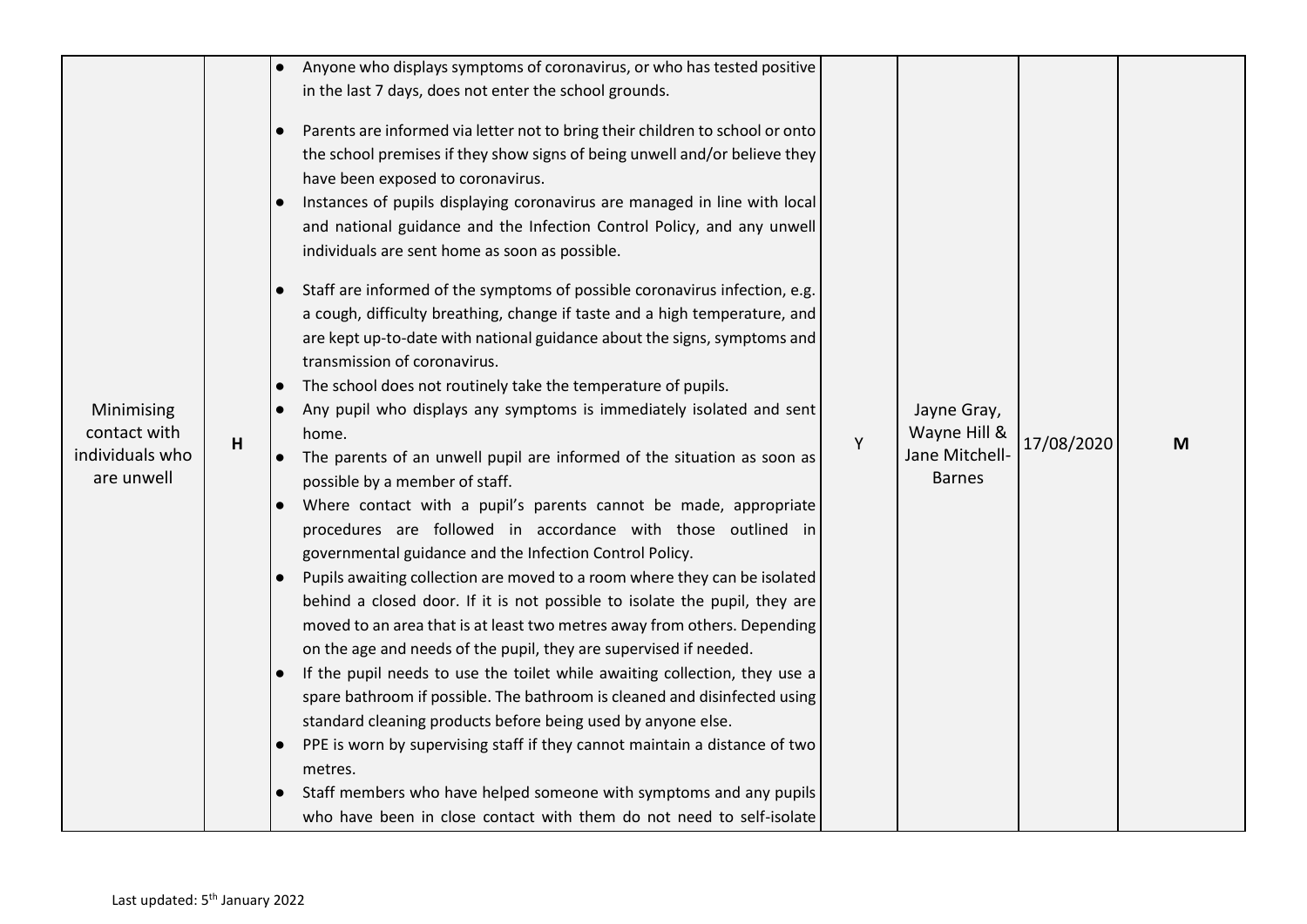|                |   | unless they develop symptoms themselves or the symptomatic individual<br>subsequently tests positive.<br>The relevant member of staff calls for emergency assistance immediately<br>$\bullet$<br>if the pupil's symptoms worsen.<br>The area around the unwell individual is cleaned with normal household<br>$\bullet$<br>bleach after they have left the premises.<br>Parents are advised to contact 999 if their child becomes seriously ill or<br>their life is at risk.                                                                                                                                                                                                                                                                                                                                                                                                                                                                                                                                                                                                                                                                                                                                                                                                                                                                                                                   |   |                            |            |   |
|----------------|---|------------------------------------------------------------------------------------------------------------------------------------------------------------------------------------------------------------------------------------------------------------------------------------------------------------------------------------------------------------------------------------------------------------------------------------------------------------------------------------------------------------------------------------------------------------------------------------------------------------------------------------------------------------------------------------------------------------------------------------------------------------------------------------------------------------------------------------------------------------------------------------------------------------------------------------------------------------------------------------------------------------------------------------------------------------------------------------------------------------------------------------------------------------------------------------------------------------------------------------------------------------------------------------------------------------------------------------------------------------------------------------------------|---|----------------------------|------------|---|
| Test and trace | H | Parents are informed, via letter, that they may need to engage with the<br>$\bullet$<br>NHS Test and Trace programme, meaning they need to be ready and willing<br>to:<br>book a test if they (or their child) display symptoms<br>provide details of anyone they (or their child) have been in close<br>contact with if they were to test positive for coronavirus or are<br>asked by NHS Test and Trace<br>self-isolate if they have been in close contact with someone who<br>develops coronavirus symptoms or someone who tests positive<br>Parents of pupils who display coronavirus symptoms are encouraged to get<br>their child tested.<br>If available, the school provides parents with a home testing kit for their<br>child if they develop symptoms.<br>Parents are asked to inform the school immediately of test results.<br>$\bullet$<br>If an individual tests negative, they feel well and no longer have<br>$\bullet$<br>coronavirus symptoms, they, and the members of their household, can<br>stop self-isolating.<br>If an individual tests positive, they are required to self-isolate for at least<br>10 days from the onset of symptoms and then return to school only if they<br>do not have symptoms other than a cough or loss of sense of smell/taste.<br>Other members of their household are required to continue self-isolating<br>for the full 14-day period. | Y | Jayne Gray &<br>Wayne Hill | 17/08/2020 | M |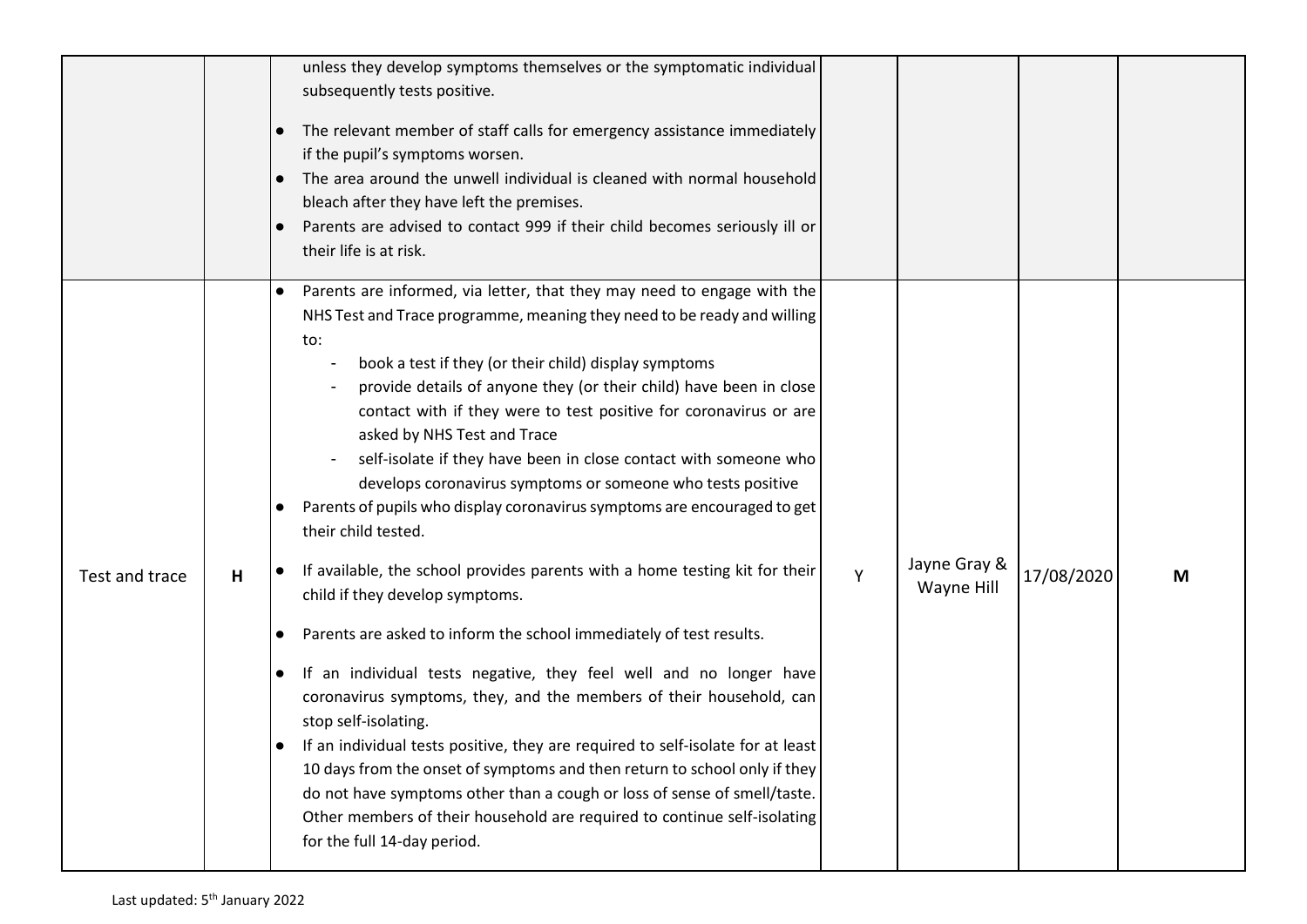| Confirmed cases<br>of coronavirus | H | Parents are informed, via letter, of how the school responds to confirmed<br>cases of coronavirus.<br>Where an individual in the school community tests positive for<br>coronavirus, the Headteacher contacts the local HPT immediately.<br>The school works with the local HPT to manage the response.<br>Individuals at school who have been in close contact with someone who<br>$\bullet$<br>has tested positive are sent home immediately. Close contact is defined as<br>follows:<br>Direct close contacts - face-to-face contact with an infected<br>individual for any length of time, within one metre, including being<br>coughed on, a face-to-face conversation, or unprotected physical<br>contact (skin-to-skin)<br>Proximity contacts - extended close contact (within one to two<br>metres for more than 15 minutes) with an infected individual<br>Travelling in a small vehicle, like a car, with an infected person<br>Household members of individuals who are sent home do not need to self-<br>$\bullet$<br>isolate unless the individual they live with develops symptoms.<br>A record is kept of pupils and staff in each bubble and of any close contact<br>between individuals at school.<br>If required, all parents are informed of the confirmed case; however, the<br>name of the individual is not shared.<br>The school does not request evidence of negative test results or other<br>medical evidence before admitting individuals back to school after a period<br>of self-isolation.<br>If the school has two or more confirmed cases of coronavirus within 14<br>days, or an overall rise in sickness absence where coronavirus is suspected,<br>the school continues to work with the local HPT who advises on additional<br>actions.<br>Infection control procedures are adhered to in accordance with the | Y | Jayne Gray &<br>Wayne Hill | 17/08/2020 | M |
|-----------------------------------|---|---------------------------------------------------------------------------------------------------------------------------------------------------------------------------------------------------------------------------------------------------------------------------------------------------------------------------------------------------------------------------------------------------------------------------------------------------------------------------------------------------------------------------------------------------------------------------------------------------------------------------------------------------------------------------------------------------------------------------------------------------------------------------------------------------------------------------------------------------------------------------------------------------------------------------------------------------------------------------------------------------------------------------------------------------------------------------------------------------------------------------------------------------------------------------------------------------------------------------------------------------------------------------------------------------------------------------------------------------------------------------------------------------------------------------------------------------------------------------------------------------------------------------------------------------------------------------------------------------------------------------------------------------------------------------------------------------------------------------------------------------------------------------------------------------------------------------------------------------|---|----------------------------|------------|---|
| Hygiene practice                  | H | Infection Control Policy and relevant guidance from the DfE and PHE.<br>Pupils are encouraged to wash their hands regularly or use hand sanitiser,<br>including when they arrive at school, when they return from breaks, when<br>they change rooms, and before and after eating.                                                                                                                                                                                                                                                                                                                                                                                                                                                                                                                                                                                                                                                                                                                                                                                                                                                                                                                                                                                                                                                                                                                                                                                                                                                                                                                                                                                                                                                                                                                                                                 | Y | Wayne Hill                 | 17/08/2020 | M |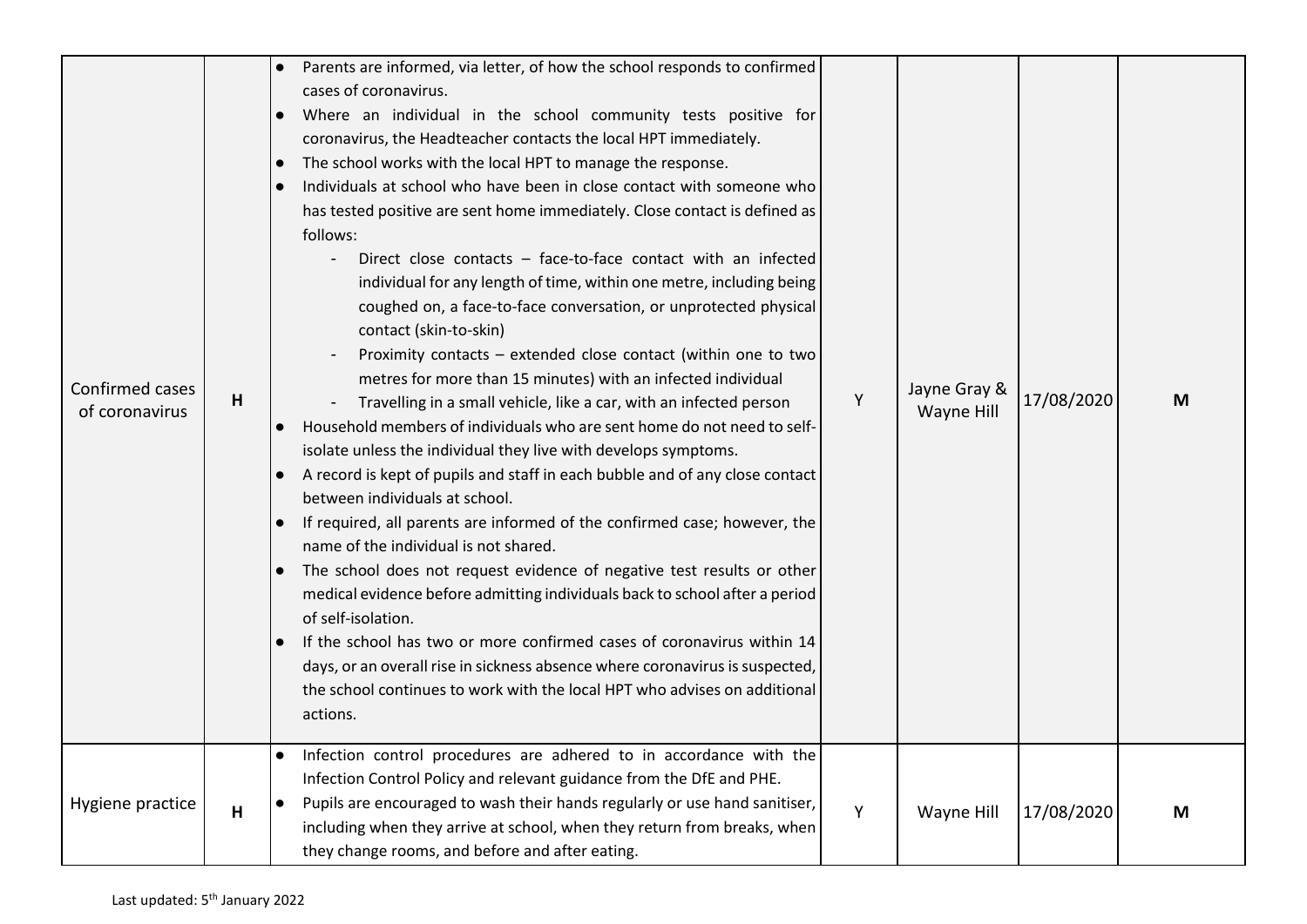|                   |   | Posters are displayed throughout the school reminding pupils to wash their<br>hands regularly.<br>Sufficient amounts of soap (or hand sanitiser where applicable), hot water,<br>paper towels and lidded bins are supplied in relevant areas.<br>• Younger pupils and those with complex needs are supported to ensure<br>they adopt good hygiene practices.<br>Pupils are supervised, where appropriate, when using hand sanitiser to<br>ensure they do not ingest any.<br>Pupils are instructed to cough or sneeze into their inner elbow and use a<br>$\bullet$<br>tissue to cover their mouths and noses where possible, disposing of the<br>tissue in lidded bins.<br>Pupils clean their hands after they have coughed or sneezed.<br>$\bullet$<br>In line with current government guidance, face coverings are not required<br>$\bullet$<br>to be worn on the premises.<br>If an individual arrives at school wearing a face covering, they are asked to<br>$\bullet$<br>remove the covering safely upon entering the premises.<br>The school assesses the ability of pupils with SEND to follow infection<br>control procedures, and additional measures are put in place if they<br>require extra support to follow these measures.<br>Individual risk assessments are conducted in relation to pupils with<br>complex needs who struggle to maintain good respiratory hygiene.<br>Pupils whose behaviour is purposefully contrary to the infection control<br>$\bullet$<br>measures in place will be disciplined in line with the Behaviour<br>Management Policy. |   |                                                            |   |
|-------------------|---|----------------------------------------------------------------------------------------------------------------------------------------------------------------------------------------------------------------------------------------------------------------------------------------------------------------------------------------------------------------------------------------------------------------------------------------------------------------------------------------------------------------------------------------------------------------------------------------------------------------------------------------------------------------------------------------------------------------------------------------------------------------------------------------------------------------------------------------------------------------------------------------------------------------------------------------------------------------------------------------------------------------------------------------------------------------------------------------------------------------------------------------------------------------------------------------------------------------------------------------------------------------------------------------------------------------------------------------------------------------------------------------------------------------------------------------------------------------------------------------------------------------------------------------------------------------------------|---|------------------------------------------------------------|---|
| Social distancing | H | Social distancing measures are implemented in line with the Social<br>Distancing Policy Statement.<br>Visual aids are used to display social distancing measures.<br>$\bullet$<br>Pupils are separated into groups (or 'bubbles').                                                                                                                                                                                                                                                                                                                                                                                                                                                                                                                                                                                                                                                                                                                                                                                                                                                                                                                                                                                                                                                                                                                                                                                                                                                                                                                                         | Y | Wayne Hill &<br>Jane Mitchell- 17/08/2020<br><b>Barnes</b> | M |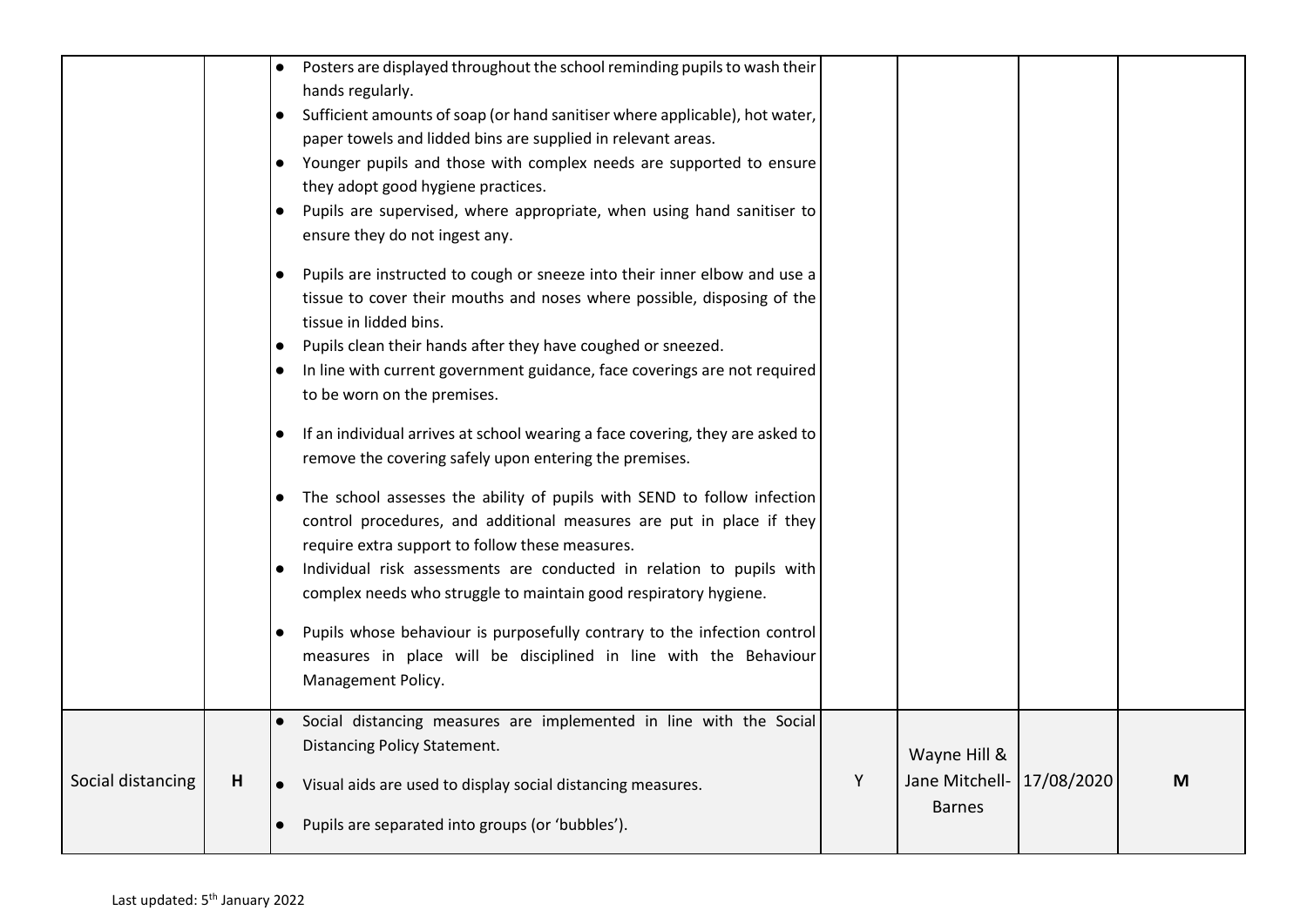|  | Most bubbles are the size of a year group to enable the school to deliver                               |  |
|--|---------------------------------------------------------------------------------------------------------|--|
|  | the full range of curriculum subjects and ensure pupils receive specialist                              |  |
|  | teaching. Pupils do not mix with those outside of their bubble and social                               |  |
|  | distancing is maintained within a bubble as much as possible.                                           |  |
|  | Pupils' educational and care support plans are provided as normal.<br>$\bullet$                         |  |
|  | Classrooms are adapted to support social distancing, including seating                                  |  |
|  | pupils side-by-side and facing forwards, and moving furniture out of                                    |  |
|  | classrooms to make more space.                                                                          |  |
|  | Breaktimes and lunchtimes are zoned to reduce the number of pupils<br>$\bullet$                         |  |
|  | congregating in break and lunch areas at once and to maintain bubbles.                                  |  |
|  |                                                                                                         |  |
|  | Pick-up and drop-off times are staggered to reduce the number of parents<br>$\bullet$                   |  |
|  | on or near the school premises at once.                                                                 |  |
|  |                                                                                                         |  |
|  | Parents are briefed on new provision for the drop-off and collection of<br>$\bullet$<br>their children. |  |
|  |                                                                                                         |  |
|  | The school implements other social distancing measures where necessary,<br>$\bullet$                    |  |
|  | e.g. one-way systems in busy corridors and staircases.                                                  |  |
|  | The school assesses the ability of pupils with SEND to follow social                                    |  |
|  | distancing procedures, and additional measures are put in place if they                                 |  |
|  | require extra support to follow these measures.                                                         |  |
|  | Where necessary, school transport is restricted to essential use only.                                  |  |
|  | Where school transport is essential, infection control and social distancing                            |  |
|  | measures are implemented.                                                                               |  |
|  | Pupils are given clear messages about minimising the use of public<br>$\bullet$                         |  |
|  | transport and how to reduce the risks of transmission outside school.                                   |  |
|  | Pupils whose behaviour is purposefully contrary to the social distancing<br>$\bullet$                   |  |
|  | measures in place will be disciplined in line with the Behaviour                                        |  |
|  | Management Policy.                                                                                      |  |
|  |                                                                                                         |  |
|  | Parents are informed of the social distancing rules they must follow on or                              |  |
|  | near the school premises, e.g. not congregating outside the school when                                 |  |
|  | waiting to pick up their children.                                                                      |  |
|  |                                                                                                         |  |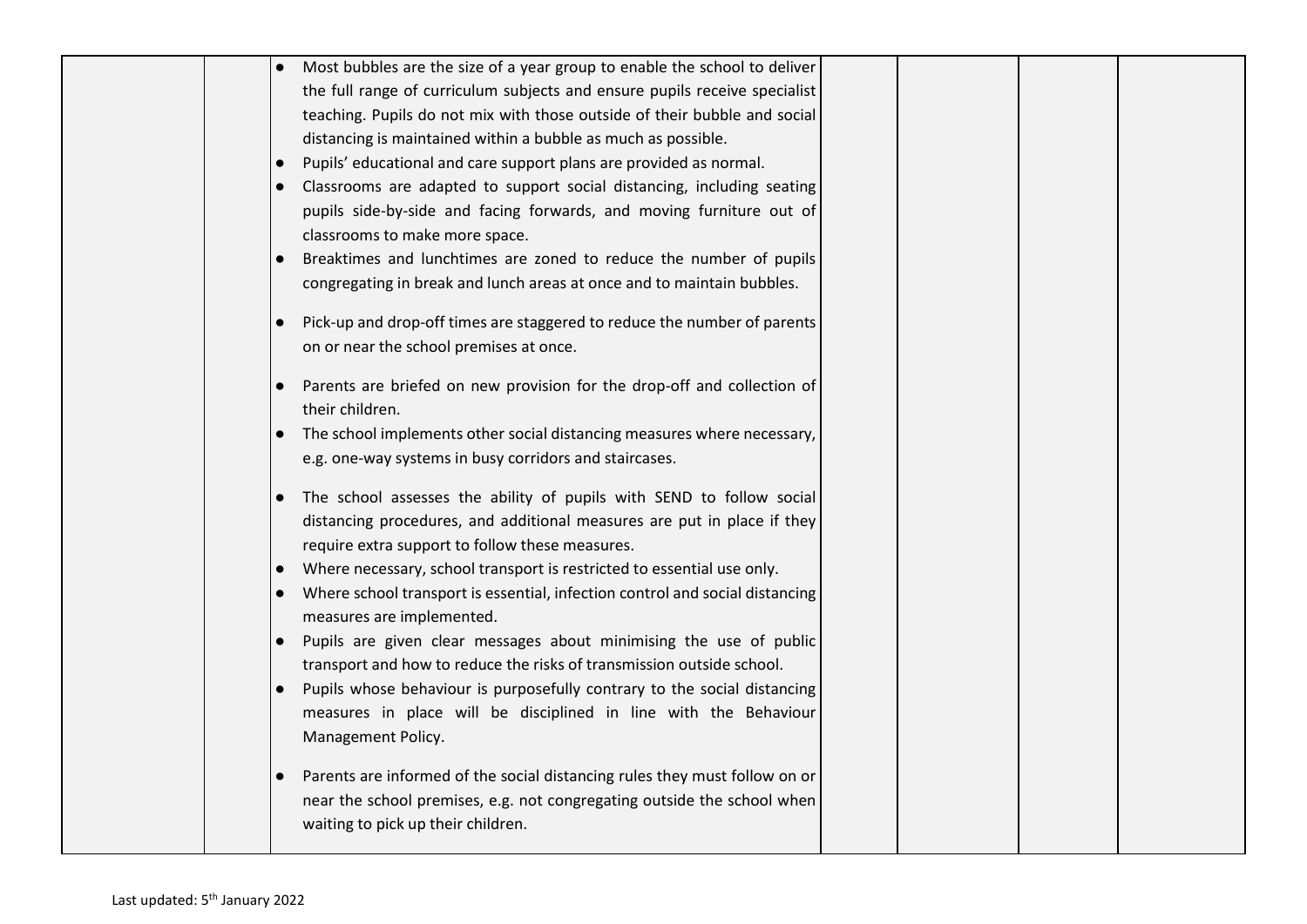| Resources                                       | H | Staff and pupils have their own individual and frequently used items, e.g.<br>pencils and pens.<br>Classroom resources, e.g. books and games, can be shared within a bubble<br>and are cleaned regularly.<br>Resources that are shared between bubbles, e.g. sports' equipment, are<br>cleaned before they are used by a different bubble or rotated to allow<br>them to be left unused for 48 hours (or 72 hours for plastics) between use<br>by different bubbles.<br>Pupils only bring essential items to school each day, e.g. lunch boxes, hats,<br>$\bullet$<br>coats, books, stationary and mobile phones.<br>Pupils are permitted to bring bags to school.<br>$\bullet$<br>Any shared resources that need to be taken home by pupils and staff are<br>appropriately cleaned or a rotation in relation to using the resources is put<br>in place. | Y | Wayne Hill                                           | 17/08/2020 | M |
|-------------------------------------------------|---|----------------------------------------------------------------------------------------------------------------------------------------------------------------------------------------------------------------------------------------------------------------------------------------------------------------------------------------------------------------------------------------------------------------------------------------------------------------------------------------------------------------------------------------------------------------------------------------------------------------------------------------------------------------------------------------------------------------------------------------------------------------------------------------------------------------------------------------------------------|---|------------------------------------------------------|------------|---|
| Communication                                   | M | The school keeps pupils and parents updated about any changes to school<br>procedures as necessary.<br>The school communicates with parents via letter/email or text regarding<br>any changes to school procedures that are affected by the coronavirus<br>pandemic, whether their child will be able to attend school, and what<br>protective measures the school is implementing to keep their child safe.<br>Pupils attending school are informed of social distancing rules and how to<br>maintain good levels of personal hygiene.<br>The SLT and Pastoral team is actively present around the school to provide<br>additional support, advice and reassurance.                                                                                                                                                                                     | Y | Jayne Gray                                           | 17/08/2020 |   |
| Mental health,<br>wellbeing and<br>safeguarding | M | The school provides opportunities for pupils to talk about their mental<br>health and experiences during the pandemic.<br>Pupil and parent surveys are sent out to assess how they feel about being<br>on the school site and to enable staff to act on any concerns pupils and<br>parents may have.                                                                                                                                                                                                                                                                                                                                                                                                                                                                                                                                                     | Y | Jayne Gray,<br>Carolyn Hill &<br>Sarah<br>Beardsmore | 23/3/2020  | п |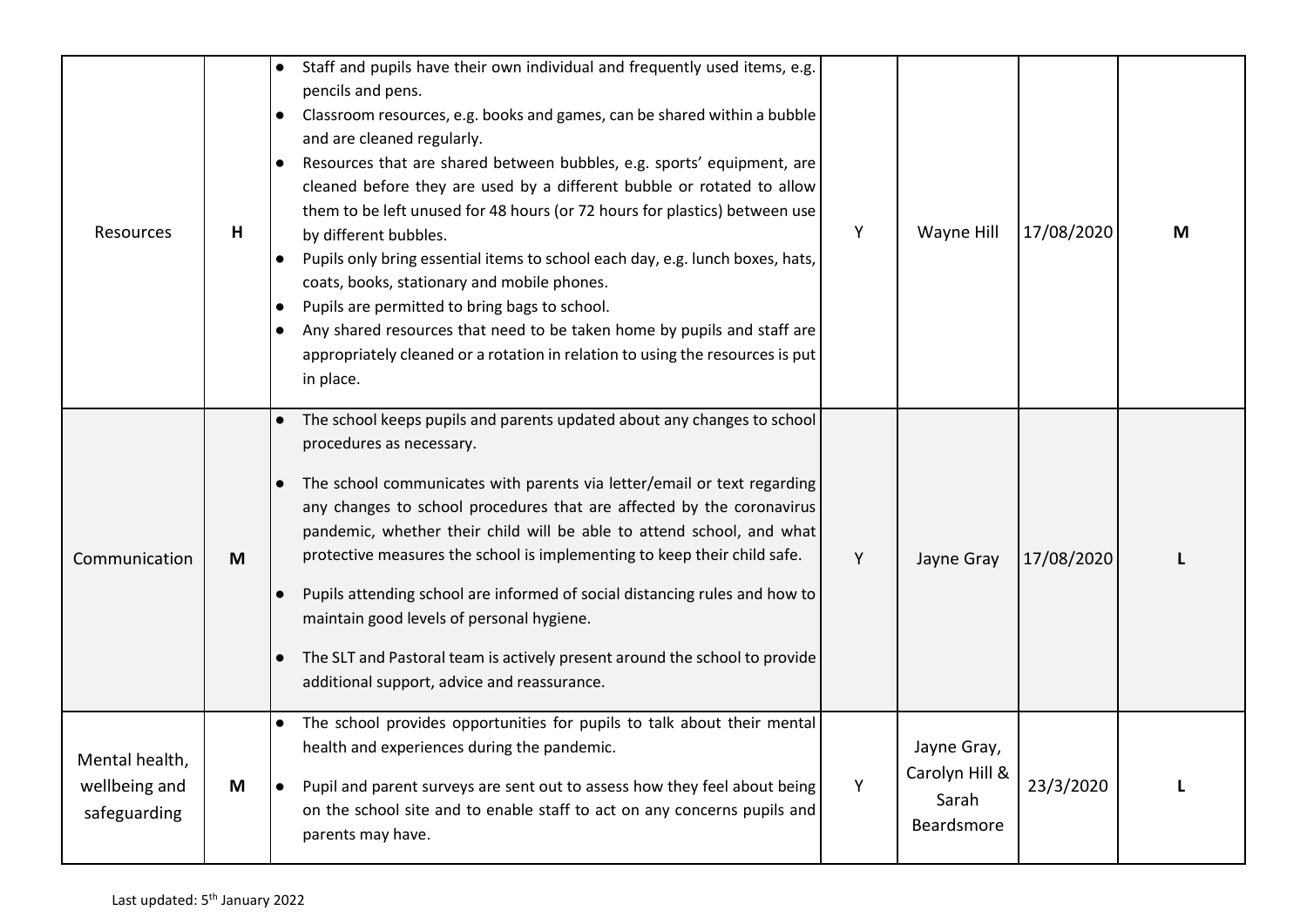|  | The relevant staff liaise with the parents of pupils who are deemed more<br>vulnerable to infection and discuss any alternative arrangements, where<br>required.                                                                   |  |
|--|------------------------------------------------------------------------------------------------------------------------------------------------------------------------------------------------------------------------------------|--|
|  | Pupils have access to pastoral support and activities, e.g. opportunities to<br>$\bullet$<br>renew and develop friendships.                                                                                                        |  |
|  | Staff are vigilant in discerning pupil mental health and report any concerns<br>$\bullet$<br>to the pastoral team                                                                                                                  |  |
|  | Staff are sensitive to pupils' needs and worries.<br>$\bullet$                                                                                                                                                                     |  |
|  | Pupils who are new to the school, e.g. Year 7 pupils are provided with the<br>$\bullet$<br>appropriate support.                                                                                                                    |  |
|  | The Headteacher/SLT and the DSL liaise with the LA to determine what<br>$\bullet$<br>additional support is available for pupils who are suffering with their<br>mental health once they return to school.                          |  |
|  | The Headteacher/SLT and the SENCO identify pupils with additional needs<br>$\bullet$<br>and put provisions in place to ensure their needs are adequately and safely<br>met, e.g. the relevant staff are available.                 |  |
|  | Safeguarding issues are managed in line with the Child Protection and<br>$\bullet$<br>Safeguarding Policy.                                                                                                                         |  |
|  | The Headteacher/SLT and DSL ensure provision is in place to help protect<br>$\bullet$<br>wellbeing and mental health, and ensure all staff, volunteers and pupils<br>have access to psychological support when the school reopens. |  |
|  | The DSL liaises with the necessary personnel and parents to manage and<br>$\bullet$<br>address any new and ongoing safeguarding concerns relating to the school<br>opening, e.g. ongoing bullying.                                 |  |
|  | The Senior Deputy Headteacher & Associate Assistant Headteacher<br>$\bullet$<br>ensures that adequate pastoral care is in place to support pupils and staff<br>who require it.                                                     |  |
|  |                                                                                                                                                                                                                                    |  |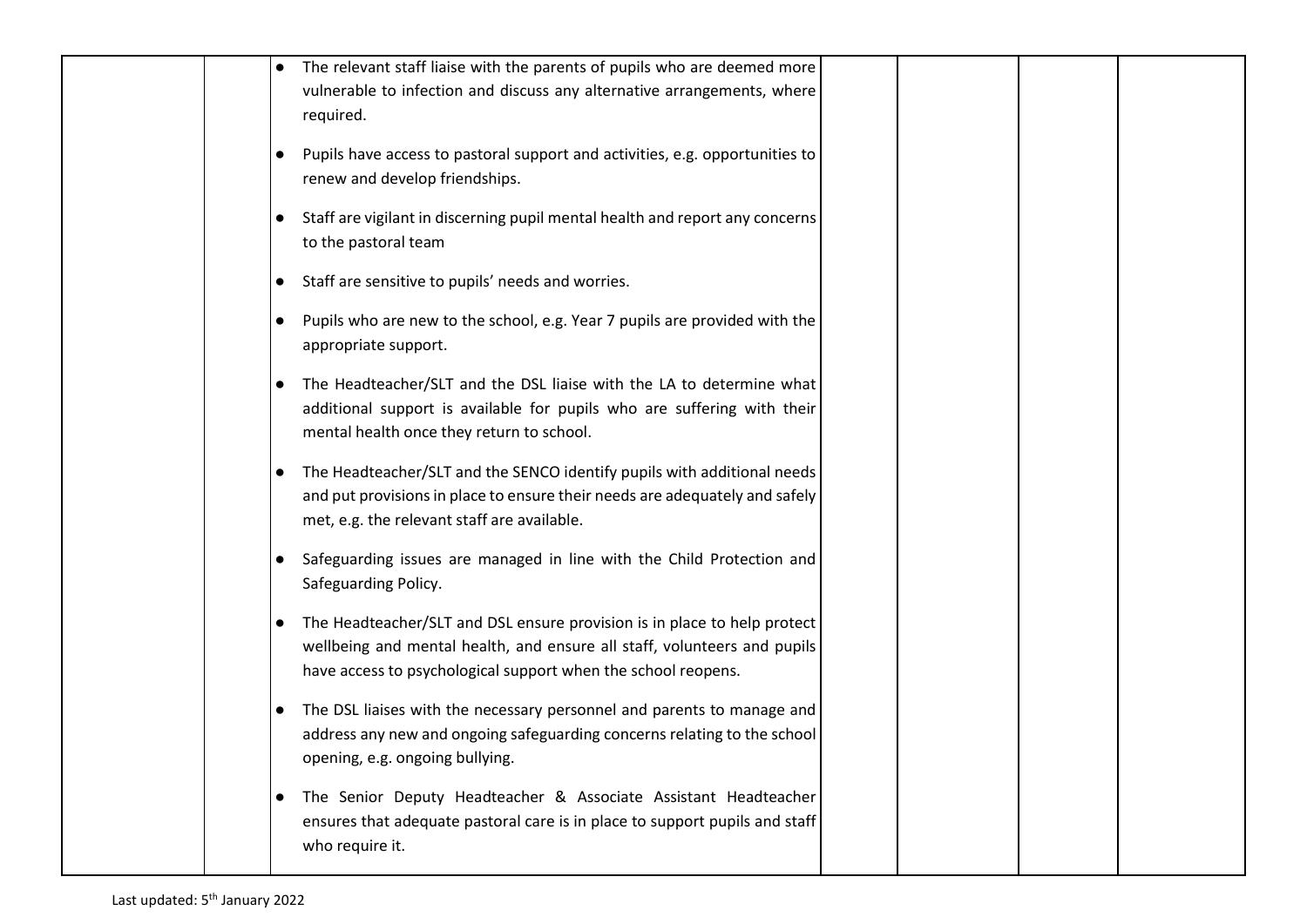|                                |   | The Senior Deputy Headteacher & Associate Assistant Headteacher<br>$\bullet$<br>ensures the relevant staff have the appropriate training to support pupils<br>and staff who require pastoral care.<br>Bereavement is managed in line with the Bereavement Policy.<br>$\bullet$<br>Where needed, the school carries out a Coronavirus (COVID-19): Return to<br>$\bullet$<br>School Risk Assessment for Individual Pupils.                                                                                                                                                                                                                                                                                                                                                                                                                                                                                                                                                                                                                                                                                                                                 |   |                               |            |   |
|--------------------------------|---|----------------------------------------------------------------------------------------------------------------------------------------------------------------------------------------------------------------------------------------------------------------------------------------------------------------------------------------------------------------------------------------------------------------------------------------------------------------------------------------------------------------------------------------------------------------------------------------------------------------------------------------------------------------------------------------------------------------------------------------------------------------------------------------------------------------------------------------------------------------------------------------------------------------------------------------------------------------------------------------------------------------------------------------------------------------------------------------------------------------------------------------------------------|---|-------------------------------|------------|---|
| Access to<br>learning          | M | The Headteacher/SLT and curriculum leaders work with teaching staff to<br>$\bullet$<br>identify curriculum priorities and ensure a plan is in place to provide<br>adequate learning material.<br>The Headteacher/SLT and curriculum leaders identify what provision can<br>be reasonably provided for pupils with EHC plans.<br>The Headteacher/SLT and curriculum leaders work with teaching staff to<br>$\bullet$<br>ensure education can continue to be delivered to all pupils who are<br>learning remotely, e.g. those sent home to self-isolate as a precaution.<br>Teachers consider how to support the educational needs of disadvantaged<br>$\bullet$<br>pupils and pupils with SEND.<br>The government's catch-up funding is utilised to ensure pupils receive the<br>$\bullet$<br>support they need to catch-up on learning lost due to the coronavirus<br>pandemic.<br>Measures to reduce the risk of infection during music lessons are<br>implemented, including physical distancing and positioning pupils back-to-<br>back or side-to-side.<br>PE lessons take place outside where possible and pupils are kept in<br>consistent groups. | Y | Jayne Gray &<br>Faye Jeffreys | 23/3/2020  |   |
| Extra-curricular<br>activities | н | The Headteacher determines whether before- and after-school clubs can<br>$\bullet$<br>resume.<br>Before- and after-school clubs are not made available to pupils if doing so<br>$\bullet$<br>would put them at an increased risk of contracting coronavirus.                                                                                                                                                                                                                                                                                                                                                                                                                                                                                                                                                                                                                                                                                                                                                                                                                                                                                             | Υ | Jayne Gray                    | 17/08/2020 | M |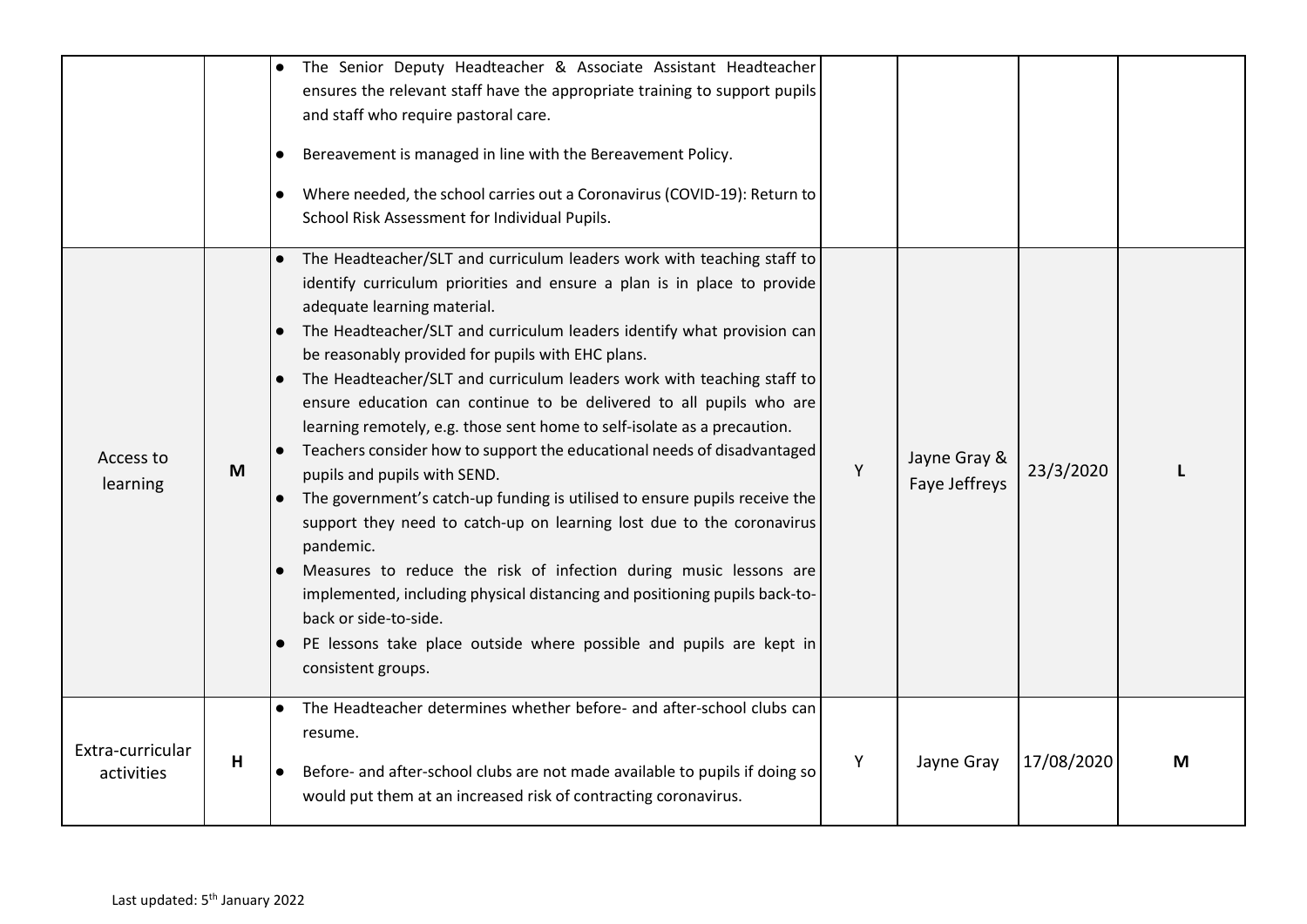|                           |   | A reduced number of pupils per session attend before- and after-school<br>clubs once they resume.<br>Clubs resume in line with protective measures, e.g. keeping pupils in their<br>$\bullet$<br>bubbles where possible.<br>Parents are informed, via letter/email, of any before- and after-school<br>$\bullet$<br>clubs that are resuming.                                                                                                                                                                                                                                                                                                                                                                                                                                                                                                                                                                                                                                                                                                                                                                                                                                                                                                                        |   |                              |            |  |
|---------------------------|---|---------------------------------------------------------------------------------------------------------------------------------------------------------------------------------------------------------------------------------------------------------------------------------------------------------------------------------------------------------------------------------------------------------------------------------------------------------------------------------------------------------------------------------------------------------------------------------------------------------------------------------------------------------------------------------------------------------------------------------------------------------------------------------------------------------------------------------------------------------------------------------------------------------------------------------------------------------------------------------------------------------------------------------------------------------------------------------------------------------------------------------------------------------------------------------------------------------------------------------------------------------------------|---|------------------------------|------------|--|
| Behaviour<br>expectations | M | The school's Behaviour Management Policy sets out behaviour<br>expectations for pupils.<br>Expectations are communicated clearly to pupils and parents.<br>Pupils who are struggling to re-engage with school are supported<br>appropriately by relevant staff.                                                                                                                                                                                                                                                                                                                                                                                                                                                                                                                                                                                                                                                                                                                                                                                                                                                                                                                                                                                                     | Y | Carolyn Hill                 | 17/08/2020 |  |
| Attendance                | M | Parents are informed, via letter/email, that the usual rules on school<br>attendance apply from September - this means parents have a duty to<br>ensure that their child attends regularly.<br>The attendance register is taken as normal and absences are followed up,<br>in line with the Attendance Policy.<br>In line with the most recent shielding advice, pupils that have been<br>$\bullet$<br>shielding can attend the school site.<br>Where a pupil is unable to attend the site because they are complying<br>$\bullet$<br>with clinical and/or public health advice, they are offered access to<br>remote education immediately.<br>Where a pupil is unable to attend school due to their parents following<br>$\bullet$<br>clinical and/or public health advice, their non-attendance is not<br>penalised.<br>Any concerns from parents and pupils about being on school site are<br>$\bullet$<br>discussed between appropriate individuals.<br>Pupils who are reluctant or anxious to return to school are identified and<br>relevant staff members develop plans to reengage these pupils.<br>The school uses additional catch-up funding, as well as existing pastoral<br>and support services, resources and funding, to put in place measures for | Y | Jayne Gray &<br>Carolyn Hill | 17/08/2020 |  |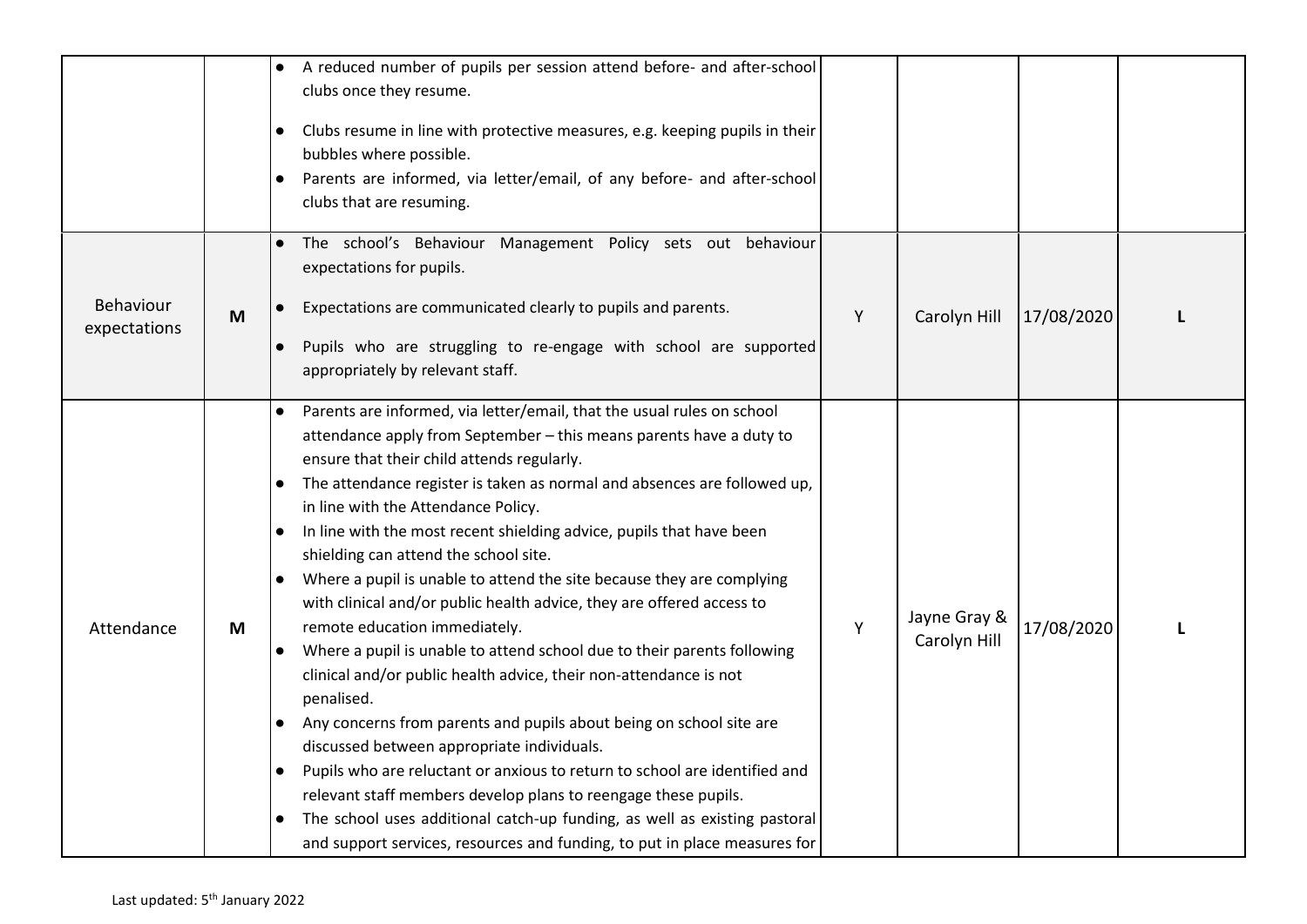|                                   |   | those families who need additional support to secure pupils' regular<br>attendance.                                                                                                                                                                                                                                                                                                                                                                                                                                                                                                                                                                  |   |                                       |            |   |
|-----------------------------------|---|------------------------------------------------------------------------------------------------------------------------------------------------------------------------------------------------------------------------------------------------------------------------------------------------------------------------------------------------------------------------------------------------------------------------------------------------------------------------------------------------------------------------------------------------------------------------------------------------------------------------------------------------------|---|---------------------------------------|------------|---|
| Uniform                           | L | The governing board decides whether pupils are required to wear full<br>school uniform.<br>Expectations of uniform are communicated to pupils and parents.<br>$\bullet$                                                                                                                                                                                                                                                                                                                                                                                                                                                                              | Y | <b>Colin Nicholls</b><br>& Jayne Gray | 17/08/2020 |   |
| Emergencies                       | н | All pupils' emergency contact details are up-to-date, including alternative<br>$\bullet$<br>emergency contact details, where required.<br>Pupils' parents are contacted as soon as possible in the event of an<br>emergency.<br>Pupils' alternative contacts are called where their primary emergency<br>$\bullet$<br>contact cannot be contacted.<br>The school has an up-to-date First Aid Policy in place which outlines the<br>$\bullet$<br>management of medical emergencies - medical emergencies are managed<br>in line with the policy.<br>The Headteacher reviews whether adjustments need to be made to the<br>fire evacuation procedures. | Y | Wayne Hill                            | 17/08/2020 | M |
| Contingency<br>planning           | H | • There is a contingency plan that can be implemented if a local outbreak of<br>coronavirus occurs.<br>The Headteacher liaises with the LA about local lockdown arrangements.<br>$\bullet$                                                                                                                                                                                                                                                                                                                                                                                                                                                           | Y | Jayne Gray                            | 17/08/2020 | M |
| <b>Reducing Contact</b><br>Points | н | Printing/photocopying around school will not be permitted for students at<br>this time.<br>Biometrics will be turned off for all printing and cashless catering. Including<br>top up machines. Students will have to pre-order food or use name to pay<br>for food at break.<br>Classroom doors where possible should be left open.<br>Water machines will all be turned off and sealed to stop the spread of<br>infection.                                                                                                                                                                                                                          | Y | Wayne Hill                            | 20/08/2020 | M |